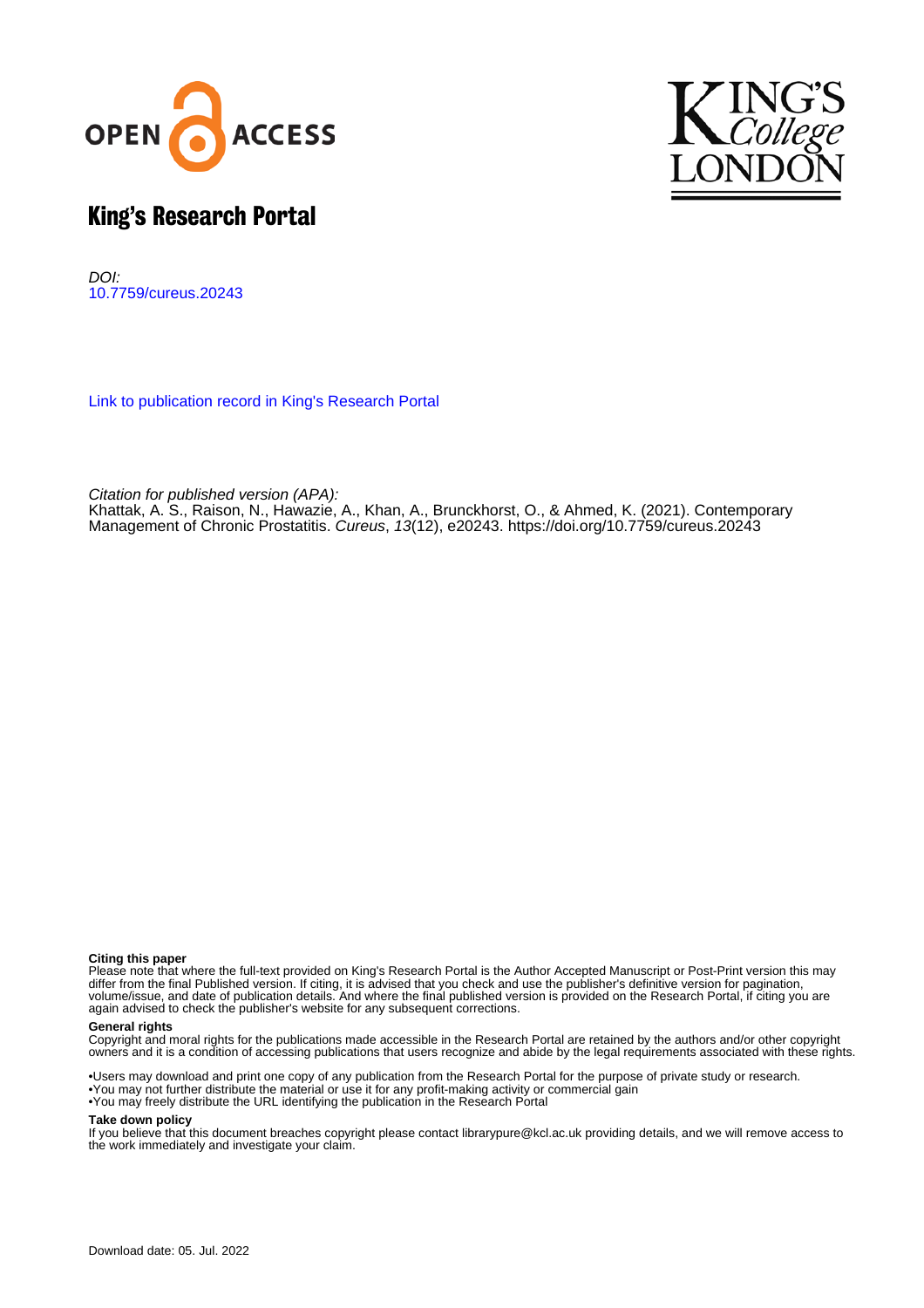<span id="page-1-0"></span>**Review began** 11/17/2021 **Review ended** 12/05/2021 **Published** 12/07/2021

#### **© Copyright** 2021

Khattak et al. This is an open access article distributed under the terms of the Creative Commons Attribution License CC-BY 4.0., which permits unrestricted use, distribution, and reproduction in any medium, provided the original author and source are credited.

# **Contemporary Management of Chronic Prostatitis**

Ahmed S. [Khattak](https://www.cureus.com/users/283696-ahmed-s-khattak)  $^1$  , [Nicholas](https://www.cureus.com/users/205758-nicholas-raison) Raison  $^2$  , Arie [Hawazie](https://www.cureus.com/users/283706-arie-hawazie)  $^3$  , [Azhar](https://www.cureus.com/users/214027-azhar-khan-) Khan  $^1$  , Oliver [Brunckhorst](https://www.cureus.com/users/283707-oliver-brunckhorst)  $^4$  , Kamran Ahmed 5

1. Urology, King's College Hospital, London, GBR 2. MRC Centre for Transplantation, Guy's Hospital Campus, King's College London, King's Health Partners, London, GBR 3. Urology, Queen's Hospital, London, GBR 4. Urology, King's College London, London, GBR 5. Urology, King's College Hospital NHS Foundation Trust, London, GBR

**Corresponding author:** Ahmed S. Khattak, akhattak47@googlemail.com

# **Abstract**

Chronic prostatitis (CP) is a common condition, yet remains a challenge to treat in clinical practice due to the heterogeneity of symptoms.

The aim of this article is to undertake a narrative review using key research papers in this field in order to develop a treatment algorithm and research recommendations for the management of type II and type III prostatitis taking a broader look at interventions beyond those recommended in the European Association of Urology Guidelines.

A search was performed using multiple databases and trial registries with no language restrictions. Searches were completed on March 1, 2021, with a focus on randomized controlled trials (RCTs), meta-analyses, and systematic reviews. However, in areas with a dearth of such studies, we included case series and observational studies, thus allowing us to assess current levels of evidence and areas of potential research.

We identified and reviewed 63 studies. The level of evidence and the quality of trials were assessed and reported. Research recommendations, where applicable, were also highlighted.

CP/chronic pelvic pain syndrome (CPPS) is a heterogenous term referring to diverse symptomology that requires tailored treatments depending on the patients' complaints. After a review of the evidence available, we present a treatment algorithm that is based on the much-discussed UPOINT (urinary symptoms, psychosocial dysfunction, organ-specific findings, infection, neurologic/systemic, and tenderness of muscles) framework. Future studies should focus on multimodal therapy based on such frameworks and provide the future direction of this complex condition.

#### **Categories:** Urology

**Keywords:** chronic prostatitis, pelvic pain, management, prostate, cpps

# **Introduction And Background**

Prostatitis is a common condition with an incidence of 4.5%-9% [1]. However, despite its prevalence, the syndrome remains a challenge in clinical practice. In part, this relates to the heterogeneous definition of prostatitis. The National Institutes of Health (NIH) classification system set out four syndromes that come under the umbrella of prostatitis.

Chronic prostatitis/chronic pelvic pain syndrome (CP/CPPS) is defined by Category II and Category III of the NIH classification system and is particularly difficult to treat, with a recurrence rate of up to 50% [2]. Table *[1](#page-1-0)* illustrates the NIH classification system of prostatitis as published in the journal of the American Medical Association, which has been in use since 1999 [3].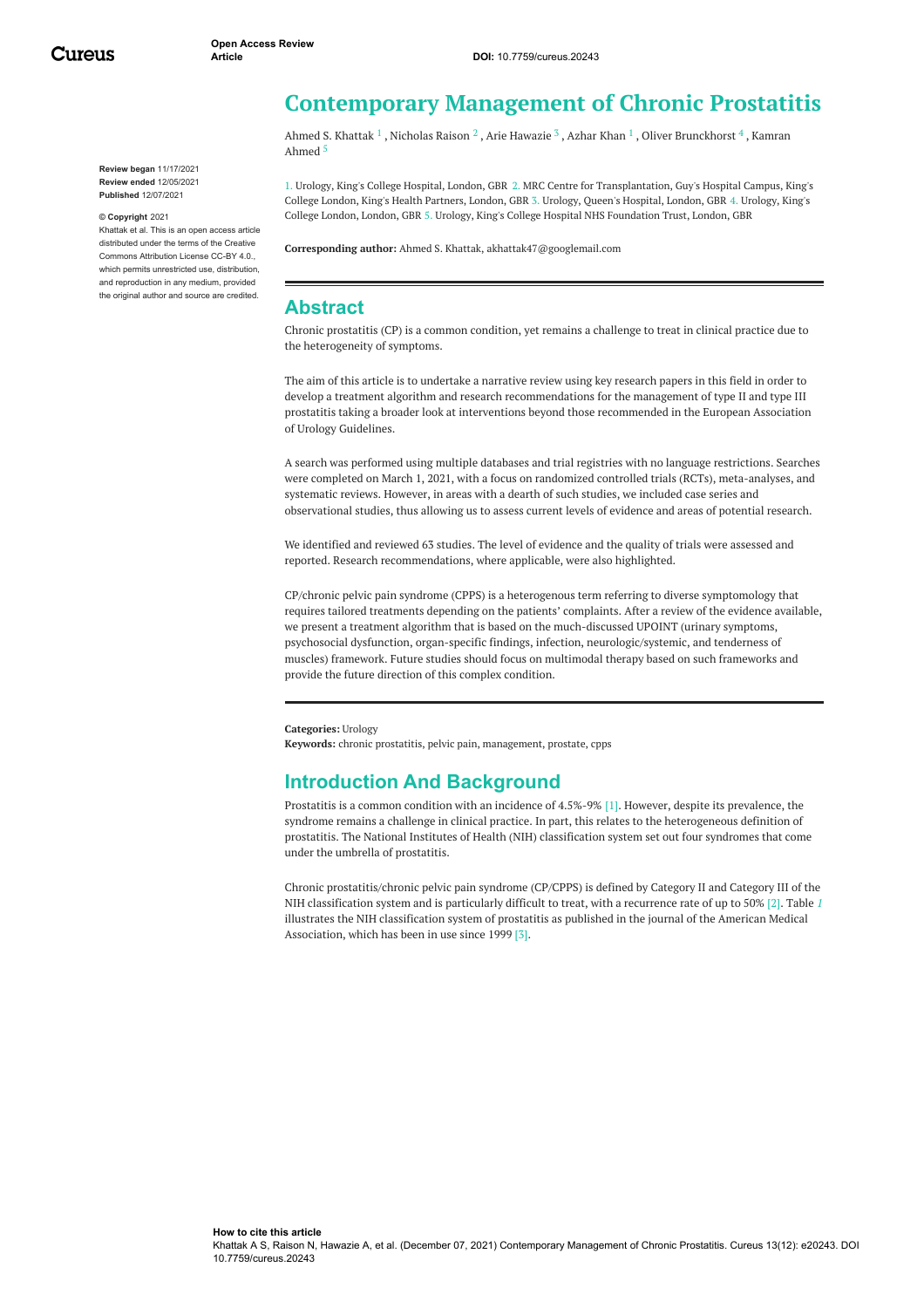<span id="page-2-0"></span>

| Category       | <b>Description</b>                                                                                                                                                                                                                                                                                                                                                                                                                  |
|----------------|-------------------------------------------------------------------------------------------------------------------------------------------------------------------------------------------------------------------------------------------------------------------------------------------------------------------------------------------------------------------------------------------------------------------------------------|
|                | Acute bacterial prostatitis is an acute infection of the prostate                                                                                                                                                                                                                                                                                                                                                                   |
| Ш              | Chronic bacterial prostatitis is a recurrent infection of the prostate                                                                                                                                                                                                                                                                                                                                                              |
| $\mathbf{III}$ | Chronic nonbacterial prostatitis/chronic pelvic pain syndrome (CP/CPPS) when there is no demonstrable infection. Subgroups of this class<br>are: A. Inflammatory CP/CPPS when leukocytes are found in the semen, expressed prostatic secretions (EPS) or urine obtained after<br>prostate massage (voided bladder urine 3 (VB3)); B. Noninflammatory CP/CPPS when no evidence of inflammation is found in the semen,<br>EPS. or VB3 |
| IV             | Asymptomatic inflammatory prostatitis when there are no subjective symptoms, but white cells are found in prostate secretions or in<br>prostate tissue during an evaluation for other disorders                                                                                                                                                                                                                                     |

## **TABLE 1: NIH classification of prostatitis**

### Source: [3]

NIH=National Institutes of Health; EPS=expressed prostatic specimen - fluid collected during a prostatic massage; VB3=voided bladder specimen 3 - first 10 ml of urine collected after EPS

> The pathogenesis of CP/CPPS remains poorly understood. Infection and anatomical abnormalities have been implicated in this syndrome. High-pressure voiding dysfunction, intraprostatic ductal reflux, and autoimmune and neuromuscular mechanisms are all thought to play a role in the etiopathogenesis of CP/CPPS. Ultimately, the cause of CP/CPPS is often multifactorial, which leads to such diverse symptomology and presentation.

> CP/CPPS is defined by pelvic pain lasting at least three of the prior six months and is often coupled with lower urinary tract symptoms (LUTS) [3]. Pain is usually felt in the pelvis, the lower abdomen, the back, and the genitals. CP/CPPS is commonly associated with other syndromes such as fibromyalgia, irritable bowel syndrome (IBS), depression, and stress [4].

> The severity of CP/CPPS symptoms should be assessed using the validated NIH Chronic Prostatitis Symptom Index (CPSI), a nine-question survey covering three areas: pain, urinary symptoms, and quality of life (QoL) [5].

> CP/CPPS requires a holistic treatment approach. A full physical examination with a focus on a digital rectal exam (DRE) must be performed to characterize the prostate and the origin of pain. Occasionally, the prostate itself is not the offending organ in CP/CPPS but it is rather pelvic floor tenderness/spasm, which will require a different treatment approach [6]. A prostate-specific antigen (PSA) should be performed if the patient is at risk of prostate cancer or if an examination has suggested it.

Urodynamic studies should only be considered in the presence of LUTS as can cystoscopy if clinically indicated.

Figure [1](#page-2-0) illustrates a diagnostic algorithm as suggested by Magistro et al. for CP/CPPS [7].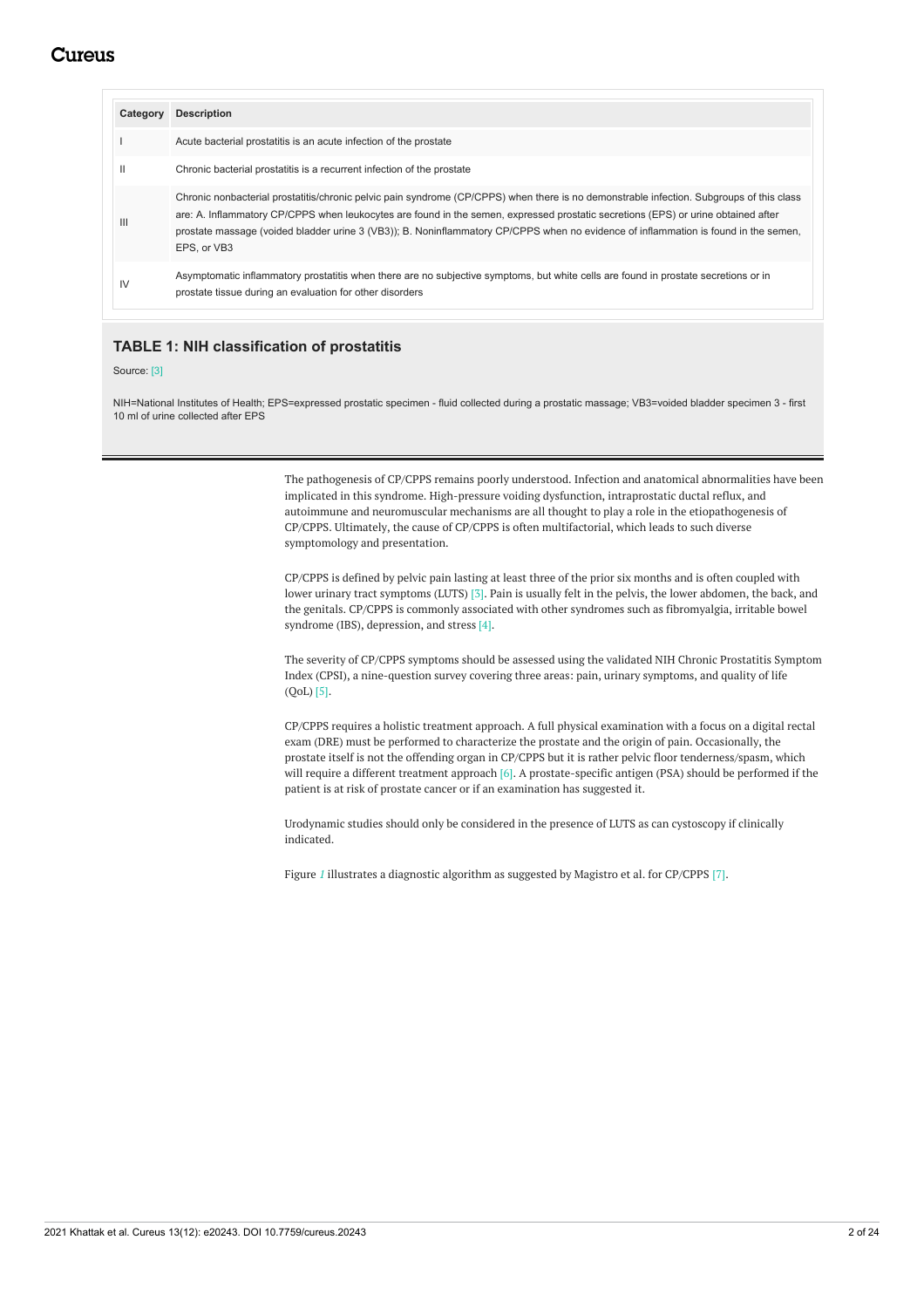<span id="page-3-0"></span>

# **FIGURE 1: Diagnostic algorithm**

Adapted from Magistro et al. [7]

IIEF=International Index of Erection Function; IPSS=International Prostate Symptom Score; DRE=digital rectal examination; MSU=midstream specimen of urine; UTI=urinary tract infection

The gold standard diagnostic approach for chronic bacterial prostatitis is a urine culture with the Meares-Stamey four-glass approach (Table *[2](#page-3-0)*). The samples are sent for culture to identify pathogens and leukocytes. Given that this diagnostic test is relatively onerous to conduct, a two-glass approach may be used after a prostatic massage, with equivalent efficacy [8].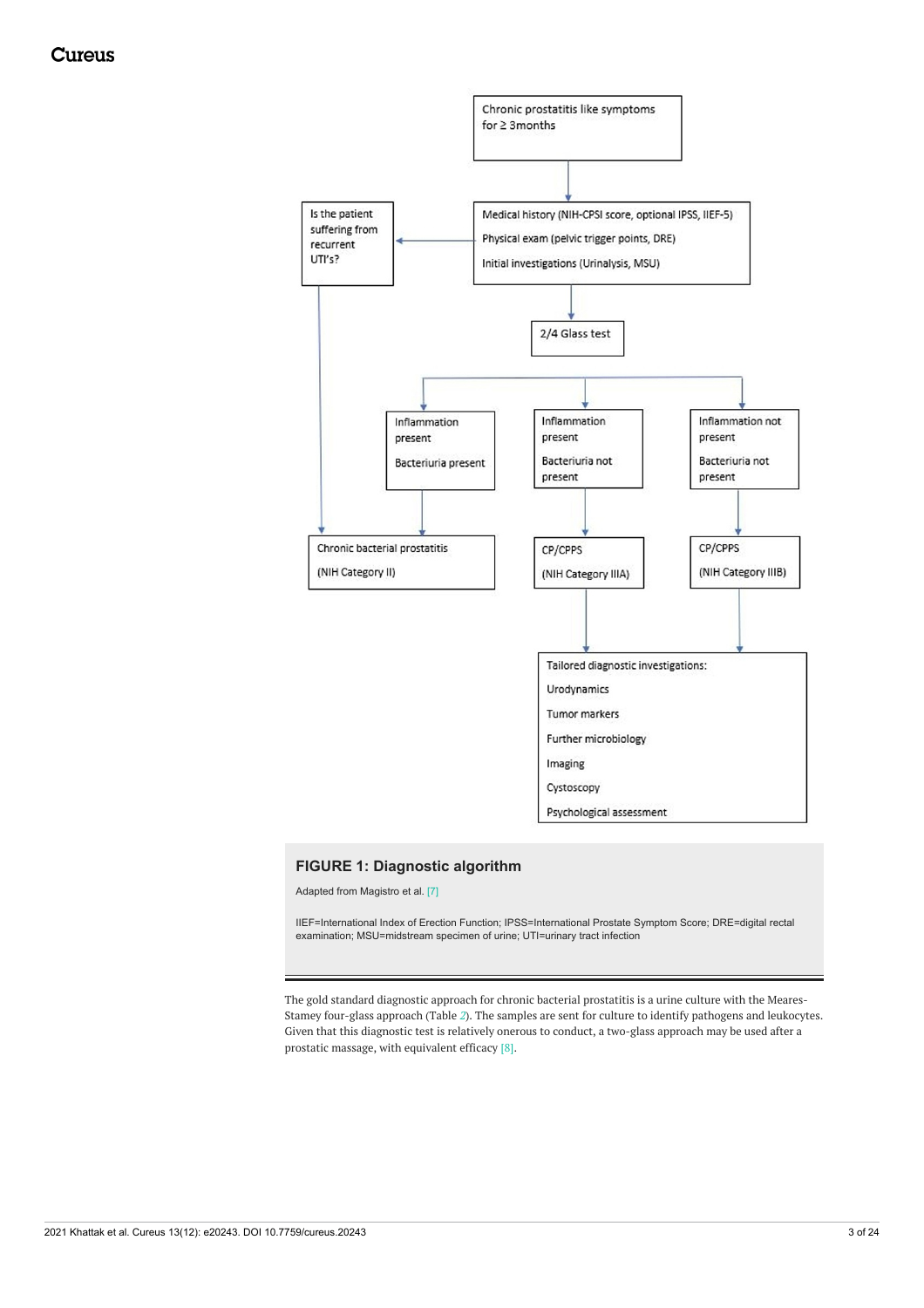<span id="page-4-0"></span>

| Steps of test                          | Included in the four-glass test | Included in the two-glass test |
|----------------------------------------|---------------------------------|--------------------------------|
| VB1 (represents the urethra)           | X                               |                                |
| VB2 (represents the bladder)           | X                               | X                              |
| EPS (represents the prostrate)         | X                               | X                              |
| VB3 (represents the prostatic urethra) | x                               |                                |

### **TABLE 2: Meares-Stamey four and two-glass test protocol**

Adapted from Rees et al. [8]

Summary: To find a bacterial cause to symptoms in CP/CPPS, the four-glass (Meares-Stamey) test is considered the "gold standard" for diagnosis, whereby voided bladder (VB) urine (VB1, VB2, and VB3) and EPS samples are taken for culture and microscopic analysis. The two-glass test (VB2 and VB3) has been shown to offer similar diagnostic sensitivity to the four-glass test while other studies advocate urethral swab plus post-prostatic massage urine analysis. The test used often is left to local protocols or clinician preference.

VB1=voided bladder specimen 1 - first 10 ml of urine; VB2=voided bladder specimen 2 - second 10 ml of urine taken after the passage of 100 ml of urine; EPS=expressed prostatic specimen - fluid collected during a prostatic massage; VB3=voided bladder specimen 3 - first 10 ml of urine collected after EPS, CP/CPPS=chronic prostatitis/chronic pelvic pain syndrome

### **Aims**

We aimed to undertake a narrative review using the key research papers in this field in order to develop a treatment algorithm for managing type II and type III prostatitis. This review encompassed a broader look at interventions beyond those recommended in the European Association of Urology guidelines.

### **Methods**

The study group performed a search using multiple databases and trial registries with no language restrictions. Searches were completed on March 1, 2021, with a focus on randomized controlled trials (RCTs), meta-analyses, and systematic reviews. However, in areas with a dearth of high-quality evidence, we included case series and observational studies, thus allowing us to assess current levels of evidence and areas of potential research. We excluded studies with incomplete data or those not dealing exclusively with type II or III prostatitis. Where data was incomplete, not recorded, or unclear, we analysed available data in the study, analysed the study based on that and assessed its viability for inclusion. Where possible, trials and studies were analyzed with risk-of-bias tools. The search terms used were as follows: Chronic Prostatitis, Prostatitis, CPPS/CP, Management, Treatment, Surgery, Prostatectomy, TURP, Pharmacology, Medication, Alpha-Blockers, Antibiotics, NSAIDs, Anti-Inflammatory, BOTOX/Botulinum-Toxin, Antibiotics, Anti-Depressants, 5-ARI, Finasteride, Phytotherapy, Supplements, ESWL/Extra-Corporeal Shock Wave Lithotripsy, Traditional Chinese Medicine, Acupuncture, Electro-Acupuncture, Prostatic Massage, Physical Activity, Physiotherapy, Lifestyle.

One author independently reviewed articles and studies, interpreted the data and assessed the quality of evidence. The primary outcome was prostatitis symptoms as measured by the NIH-CPSI assessment scores and adverse events. Secondary outcomes were QoL, sexual dysfunction, urinary symptoms, and adverse outcomes. Figure *[2](#page-4-0)* displays the flow chart for the selection of studies and reasons for exclusion.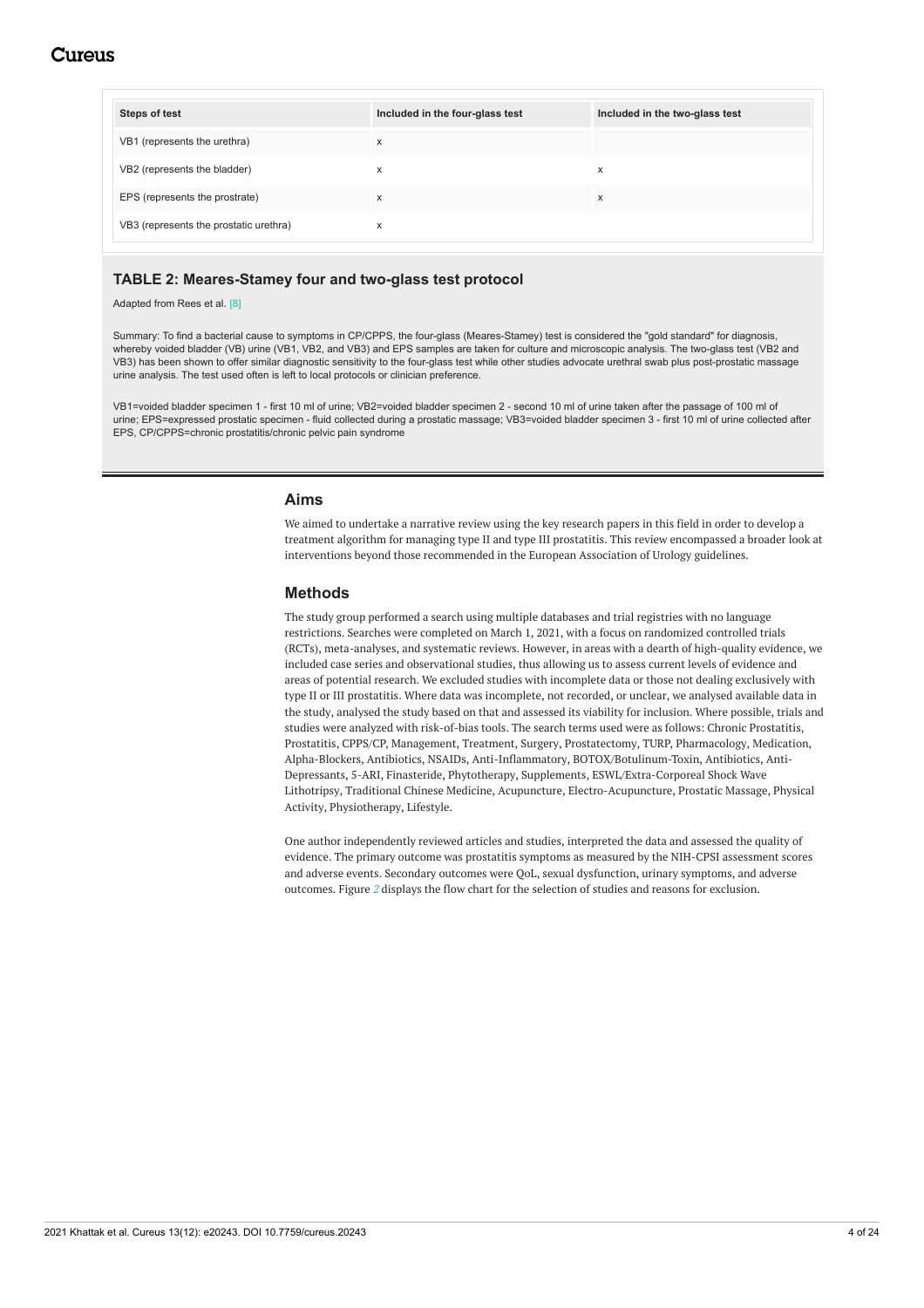<span id="page-5-0"></span>

# <span id="page-5-1"></span>**FIGURE 2: Flow chart for selection of studies**

# **Review**

### **Non-pharmacological treatments**

There have been numerous non-pharmacological and non-surgical treatments trialled to treat CP/CPPS. For the purpose of this study, we reviewed RCTs and systematic reviews found via EMBASE, Medline, MESH, and Cochrane database searches; where none were found, we reviewed the highest level of evidence available. The available evidence was from 1994 to 2020.

#### *Acupuncture*

Acupuncture is one of the most common non-pharmacological therapies and is used for a variety of chronic conditions [9]. It is thought to work via sensory nerve stimulation, augmenting pain perception [10-11]. Traditional Chinese medicine (TCM) philosophy hypothesizes that the augmentation of pain perception is achieved through the regulation and redistribution of neurovascular flow (Qi) in the body, which thereby improves any neuromuscular dysfunction  $[12]$ . Western medical theory suggests that local needling in acupuncture treatment may stimulate tissue healing and give rise to local pain relief through the modulation of pain reflex arcs and the release of neuropeptides and local endorphins [13-14].

Different styles of acupuncture have been developed, including TCM, non-insertion acupuncture (the use of blunt needles on trigger points around the body), and auricular, scalp, and hand (needling different parts of each location that represent different organs). Although TCM is the most commonly implemented type of acupuncture, all types of acupuncture were included in this study.

A global overview of the studies in Table *[3](#page-5-0)* lends credence to the efficacious use of acupuncture in cases of CP/CPPS which illustrates the mean difference in NIH-CPSI scores. There is evidence of improvement in NIH-CPSI scores at short-term follow-up, particularly in pain domains (Table *[3](#page-5-0)*). However, further benefits of acupuncture versus a sham procedure were not found with any sort of statistical significance [15-18].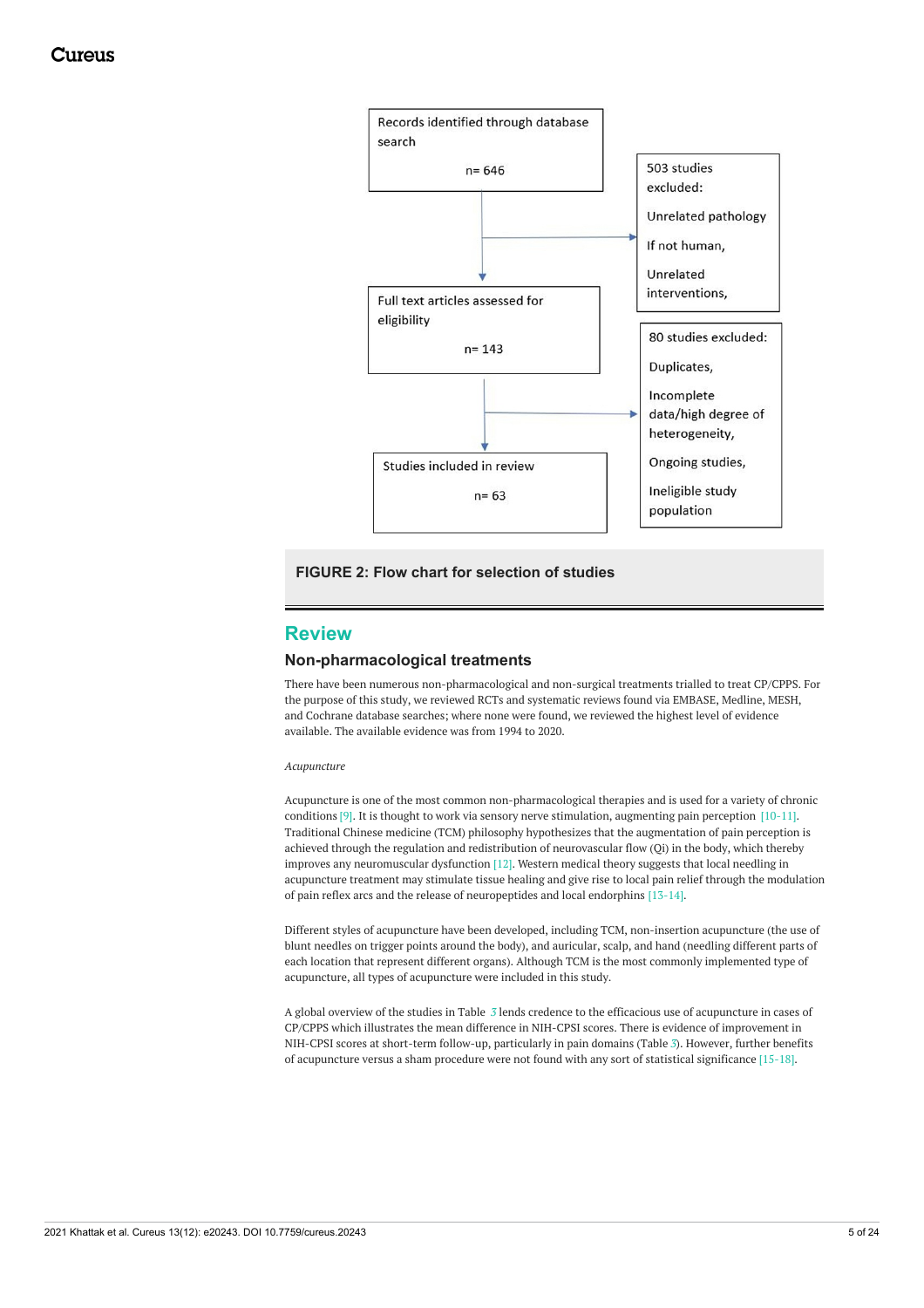| Study                 | <b>Number of Subjects</b> | <b>Acupuncture Difference</b>    | <b>Sham Difference</b>          | P-Value |
|-----------------------|---------------------------|----------------------------------|---------------------------------|---------|
| Lee et al 2008 [16]   | 90                        | $-10.3 + -7.67$ (10 weeks f/u)   | $-5.3+/-7.67$ (10 weeks f/u)    | 0.03    |
| Lee et al 2009 [17]   | $24*$                     | $-9.5+/-3.7$ (6 weeks f/u)       | $-3.5+/-3.6$ (6 weeks f/u)      | < 0.001 |
| Sahin et al 2015 [18] | 100                       | $-15.94 + (-3.03)$ (8 weeks f/u) | $-9.42 + (-5.81)$ (8 weeks f/u) | < 0.001 |
| Qin et al 2018 [15]   | 68                        | $-10.8 + (-2.5)$ (8 weeks f/u)   | $-5.1 + (-1.5)$ (8 weeks f/u)   | < 0.001 |

# **TABLE 3: Results of acupuncture vs sham procedure**

\*24 patients were compared against each other (sham procedure vs acupuncture)

 $f/u = f$ ollow-up

Lee et al. illustrated a 73% positive response rate in NIH-CPSI scores compared to 47% in the sham group [16]. Longer-term studies will be required to validate whether these improvements are maintained but, as Franco et al. commented in their Cochrane review, acupuncture likely leads to a reduction in prostatitis symptoms compared with a sham procedure [19]. No study mentioned any adverse events. Table *[4](#page-5-1)* illustrates the mean difference when specifically looking at pain, highlighting its potential in this specific domain:

| Study                 | Mean Pain Score Pre-Acupuncture (Sham score) | Mean Pain Score Post-Acupuncture (Sham score) | P-Value |
|-----------------------|----------------------------------------------|-----------------------------------------------|---------|
| Lee et al 2008 [16]   | $11.4 + (-3.4)$                              | 7.0+/-4.5 (8.0+/-4.8) 6 weeks f/u             | 0.12    |
| Lee et al 2009 [17]   | $12.2+/-2.5(11.8+/-2.7)$                     | 7+/-1.9 (10.2+/-1.8) 6 weeks f/u              | < 0.001 |
| Sahin et al 2015 [18] | $13.2 + (-2.3) (13.0 + (-2))$                | 7.16+/-1.81 (10.41+/-3.71) 24 weeks f/u       | 0.001   |
| Qin et al 2018 [15]   | $12.4 + (-2.8) (11.4 + (-2.1))$              | 5.9+/-1.8 (8.4+/-1.8) 32 weeks f/u            | < 0.001 |

### **TABLE 4: Acupuncture vs sham procedure NIH-CPSI pain scores**

f/u=follow-up, NIH-CPSI=National Institutes of Health-Chronic Prostatitis Symptom Index

When compared with medications, Lee et al. (in the third arm of their study) and Kucuk et al. found that acupuncture may also lead to a clinically meaningful reduction in prostatitis symptoms compared with standard medical therapy (mean difference -6.05, 95% CI (confidence interval) -7.87 to -4.24, two studies, 78 participants) with no real difference seen between the use of electroacupuncture and standard acupuncture [16,20].

The quality of evidence of all the studies analyzed is low and therefore further studies will be required to assess true efficacy versus medication. Masking was a clear issue, especially when compared to medication. Beyond that, notwithstanding a degree of heterogeneity (e.g., electroacupuncture as an intervention or traditional needlepoint acupuncture and other variants coupled with moxibustion etc.), acupuncture holds value in the treatment of CP/CPPS.

### *Lifestyle Modification*

By its very nature, lifestyle modification involves a broad, holistic, non-pharmacological approach requiring the initial identification of pertinent modifiable risk factors and subsequent stringent adherence to assessing change. Thus, few studies have been performed in this domain.

One such study was performed by Gallo in which 100 patients with CP/CPPS were recruited [21]. A literature search was performed to identify risk factors associated with CP/CPPS, as well as broader risk factors associated with interstitial cystitis/bladder pain syndrome (which were deemed related conditions by the study team). A lifestyle guideline was created, and patients were randomized to adhere to the guideline and a prescribed nonsteroidal anti-inflammatory drug (NSAID) or simply to an NSAID.

The results of the study illustrated a statistically significant (p<0.0001) reduction in the NIH-CPSI score, from 22.1 to 8.1, in the intervention group versus 21.9 to 17.6 in the control group. However, the quality of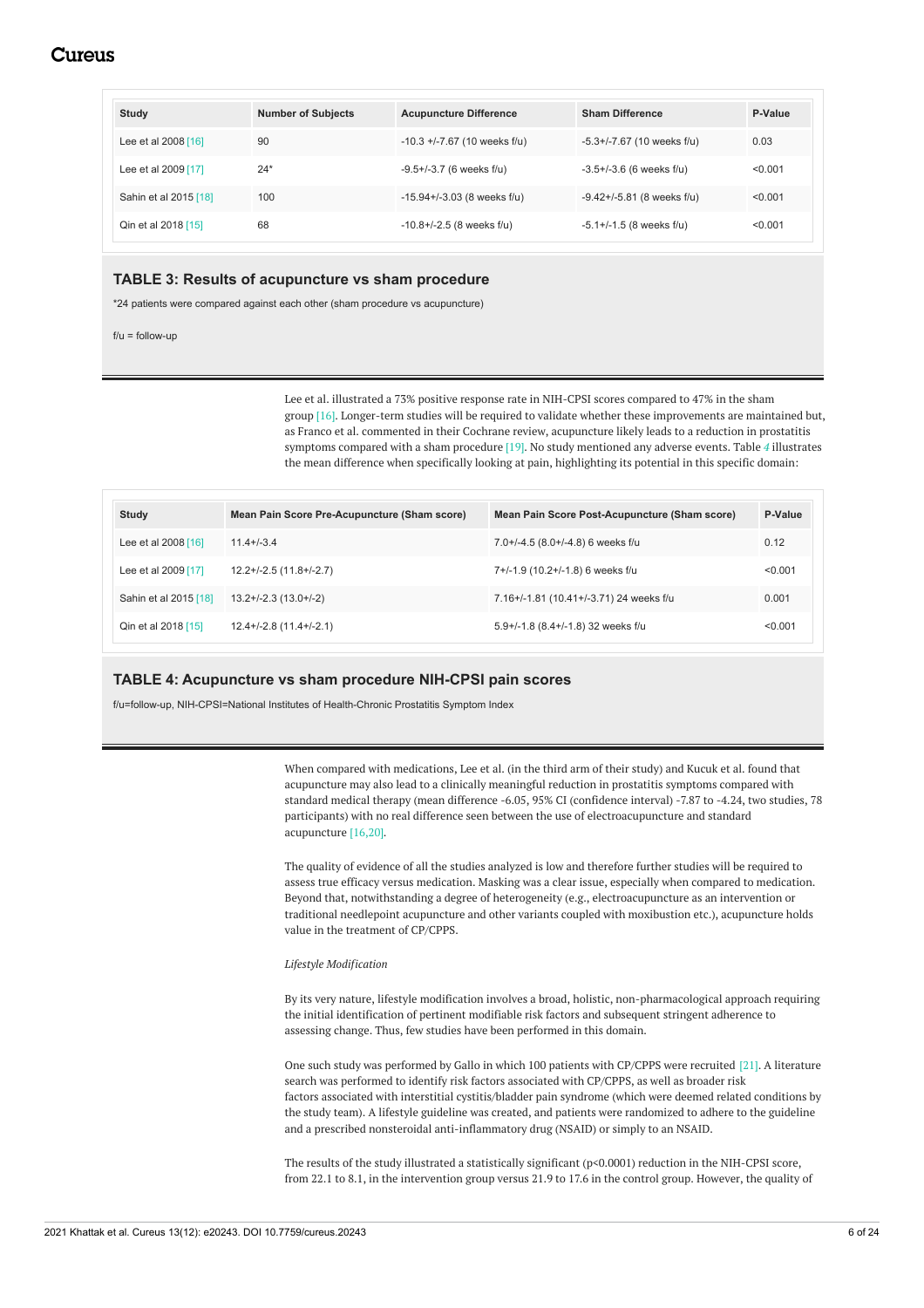<span id="page-7-0"></span>the data was low. There was no concealment, leading to a high risk of detection and selection. Additionally, as the study was not blinded, performance bias could well have been an issue. The study relied on patients simply answering a binary question concerning adherence to lifestyle changes, lending itself to reporting bias. The incidence of adverse events was also not reported, and there was a significant dropout from the intervention group (22%), suggesting difficulty in patient adherence [21].

It is the view of the study group that lifestyle changes should be suggested given the potentially modifiable risk factors associated with CP/CPPS and that further research in this area may help direct nonpharmacological treatments.

### *Physical Activity*

Giubilei et al. conducted a study that originally included 103 participants with CP/CPPS aged 20 to 50 and compared physical activity versus a control intervention in patients who had lost confidence in pharmacological treatments [22]. At the end of the 18-week follow-up period, 76 participants remained for analysis. There was a suggestion of benefit in the intervention group, with a total reduction in the NIH-CPSI (Italian Version) score from 21.9 +/- 6.5 to 14.6 +/-4.9. The net change was -7.4 +/- 6.2, with a p-value of 0.0001, but with such a large confidence interval, definitive conclusions cannot be made until larger-scale, longer-term studies are performed.

Although both arms of the study showed improvements in anxiety scores, there was no difference in net change between them  $(6.2, \text{with a wide confidence interval of } +/6.9)$ , and despite improvements being recorded in all measured outcomes (pain, urinary symptoms, QoL (quality of life), visual analogue scale (VAS)-pain score, anxiety and depression), the wide confidence interval yielded indeterminate conclusions regarding urinary symptoms, QoL, anxiety, and depression [22].

No recording of adverse events was made, but with the large dropout rate in the intervention arm, it can be assumed that the intervention was not well-tolerated the longer the trial lasted. Beyond that, the study was at high risk of performance and detection bias, as true blinding was not achievable.

All in all, this study did not suggest physical activity as an evidence-based treatment for CP/CPPS. That said, however, larger, longer-term studies would be helpful, especially in the context of the overall health benefits of physical activity.

#### *Prostatic Massage*

Prostatic massage had been theorized to ameliorate chronic prostatitis even before effective antimicrobial agents became available for CP/CPPS. Indeed, prostatic massage was once considered a mainstay of treatment. The basis of this therapy centres around presumed prostatic congestion, which would be relieved by expelling inflammatory cells and fluid from the obstructed acini of the gland [23]. The true mechanism, however, remains subject to conjecture, with physical disruption of a biofilm or relief of pelvic muscle spasm also suggested, as well as improved blood flow to the gland [24].

Three studies were identified that dealt with prostatic massages. However, one Chinese-language paper had to be excluded due to a lack of data and the inaccessibility of the authors. Nonetheless, the paper suggested that those who received a prostatic massage in combination with TCM versus traditional oral Chinese medicine only had lower sub-scores for pain  $(-3.3 + (-1.12))$ , urinary symptoms  $(-2 + (-0.79))$ , and OoL  $(-2.9 + (-0.79))$ 0.68). Further conclusions and the quality of evidence are, however, difficult to assess [25].

Ateya et al. compared prostatic massage in combination with antibiotics in 25 patients versus only antibiotics in 19 patients with NIH type IIIb chronic nonbacterial prostatitis (they also had another arm of the study that compared NIH type II patients) [25]. The authors concluded that despite some improvements in total NIH-CPSI scores in both groups, a greater difference was seen with the use of antibiotics alone, with a total score decrease of 12.4 +/-7.1 versus 11.3 +/-8.2. Hence, prostatic massage could not be deemed an effective treatment for CP/CPPS [26].

Beyond these two RCT trials, two other studies designed as case series have been performed, the largest of which - Shoskes et al. - used prostatic massage with antibiotics as an intervention. The study found that patients with NIH category IIIb CP/CPPS had no improvement at all, and only 24% of NIH class IIIa patients had complete improvement (defined as greater than 50% improvement in the NIH-CPSI score) by the end of the two-month treatment period [27]. Nickel et al. published a similar case series in which 26 highly motivated patients travelled to the Philippines for treatment at their own expense and exhibited mild improvement [28]. Table *[5](#page-7-0)* highlights the structure and results of each of the studies: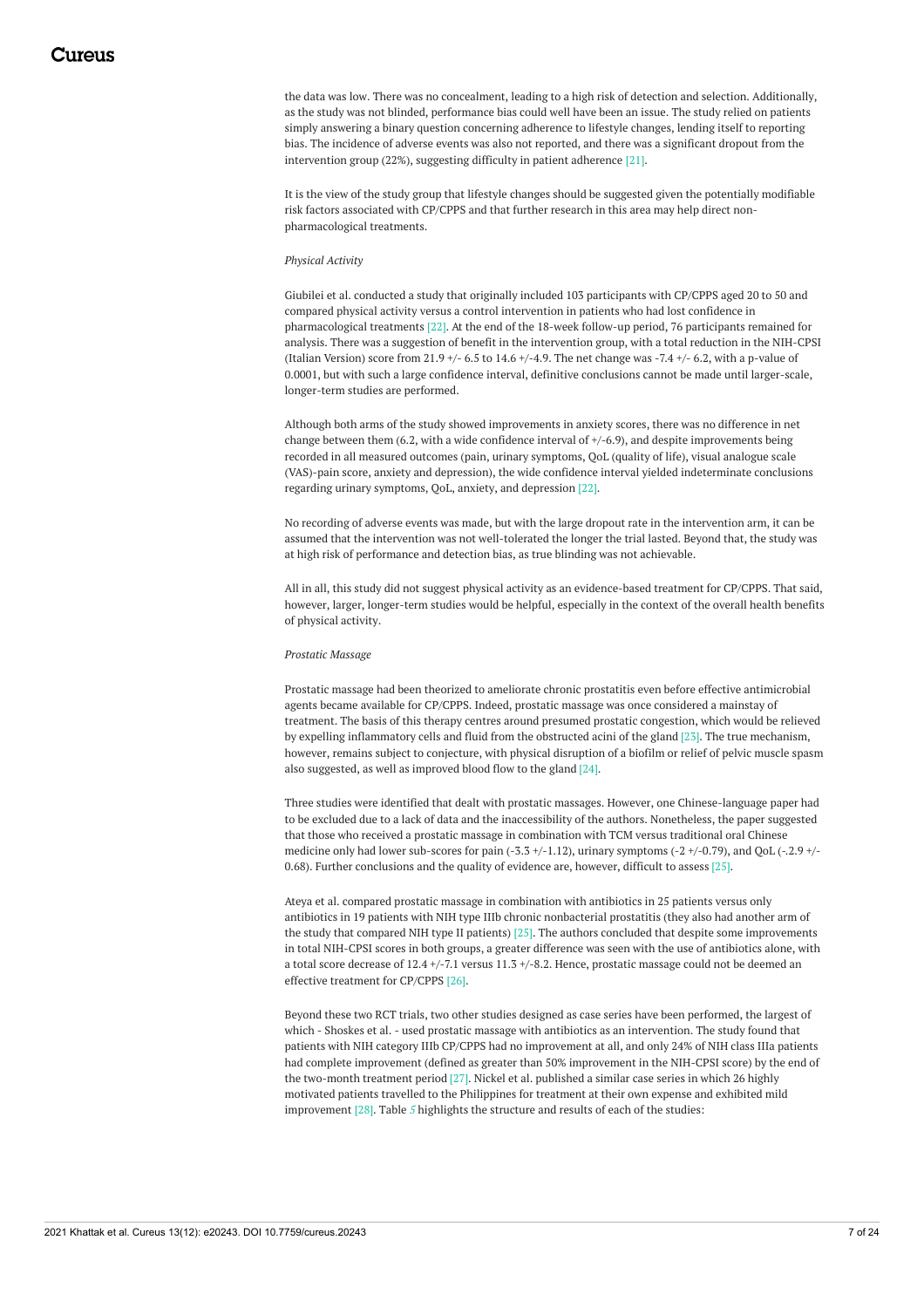<span id="page-8-0"></span>

| Study                           | <b>Type</b><br>of<br>Study | Number of<br><b>Subjects</b>                           | Intervention                                                                        | <b>Results</b>                                                                                 | <b>Adverse Events</b>                                     |
|---------------------------------|----------------------------|--------------------------------------------------------|-------------------------------------------------------------------------------------|------------------------------------------------------------------------------------------------|-----------------------------------------------------------|
| Ateya et<br>al 2006<br>[26]     | <b>RCT</b>                 | 44 patients with<br>NIH-category IIIb<br>prostatitis   | Prostatic Massage (three times per<br>week) with antibiotics vs antibiotics<br>only | No significant difference between groups                                                       | Not recorded                                              |
| Shen et al<br>2006 [25]         | <b>RCT</b>                 | 72 patients with<br>NIH-category IIIb<br>prostatitis   | TCM vs TCM + prostatic massage                                                      | Statistically significant (p < 0.005) falls in<br>pain, micturition and QoL scores             | One epididymitis, seven<br>Mycoplasma culture<br>positive |
| Nickel et<br>al 1999<br>$[23]$  | Case<br>series             | 26 Patients with<br><b>CP/CPPS</b>                     | Prostatic massage (three times per<br>week) with antibiotics vs antibiotics<br>only | Statistically significant improvement in<br>QoL but nil in pain, urinary or sexual<br>symptoms | Not recorded                                              |
| Shoskes<br>et al 1999<br>$[27]$ | Case<br>series             | 19 patients with<br>NIH-category IIIa/b<br>prostatitis | Prostatic massage (two times per<br>week) with antibiotics vs antibiotics<br>only   | No significant Improvement                                                                     | Not recorded                                              |

# **TABLE 5: Results summary of assessed studies regarding prostatic massages**

<span id="page-8-1"></span>RCT=randomized control trial; TCM=traditional Chinese medicine

The overall level of evidence was low, with a high risk of detection and performance bias. No clear improvement was evident from the studies, and there has been little recent research or comment regarding prostatic massage (either as an individual treatment or in combination) in the treatment of CP/CPPS. The authors of this review cannot, therefore, recommend prostatic massage as a treatment for CP/CPPS.

*Extracorporeal Shockwave Therapy (ESWL)*

Primarily used in the treatment of urolithiasis, ESWL has been successfully implemented in chronic conditions such as epicondylitis, plantar fasciitis, and even diabetic wounds [29]. Its analgesic effect in the treatment of urolithiasis was discovered by chance during stone treatment and has since been studied in the treatment of various urological conditions, from Peyronie's disease to erectile dysfunction to CP/CPPS [30].

We found five RCTs (shown in Table [6](#page-8-0)) that compared ESWL with sham procedures [29-33]. In the short-term follow-up, there were marked reductions in total NIH-CPSI scores.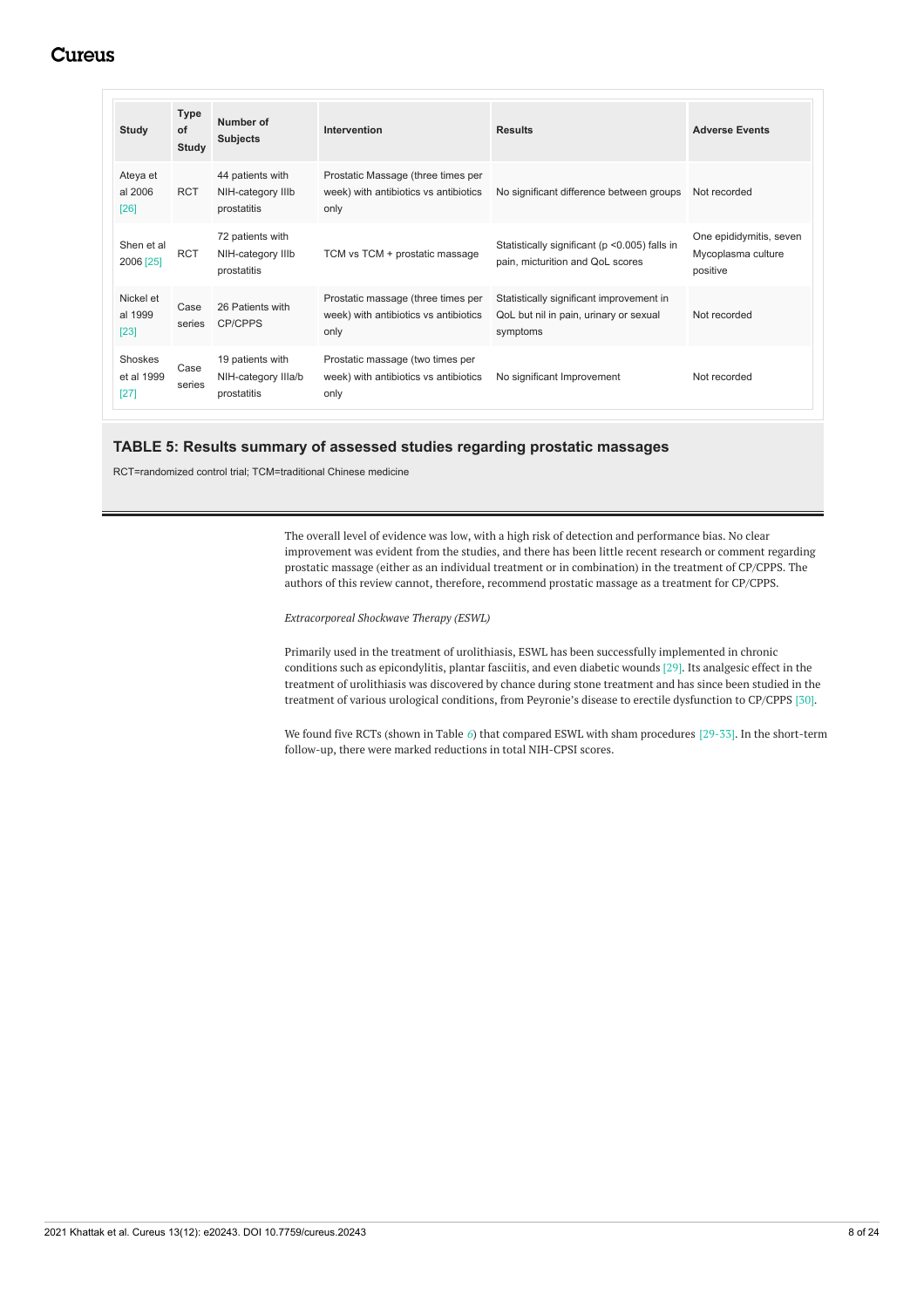<span id="page-9-0"></span>

| <b>Study</b>                  | Low Intensity-ESWL Mean NIH-CPSI<br><b>Score (Standard Deviation)</b> | Total<br><b>Subjects</b> | <b>Control Group Mean NIH-CPSI</b><br><b>Score (Standard Deviation)</b> | Total<br><b>Subjects</b> | <b>Mean Difference (95%</b><br><b>Confidence Interval)</b> |
|-------------------------------|-----------------------------------------------------------------------|--------------------------|-------------------------------------------------------------------------|--------------------------|------------------------------------------------------------|
| Zimmerman et<br>al 2008 [29]  | 19.93 (3.18)                                                          | 30                       | 24.77 (3.07)                                                            | 30                       | $-4.84$ ( $-6.42$ to $-3.26$ )                             |
| Pajovic et al<br>2016 [30]    | 10.16 (3.99)                                                          | 30                       | 16.8 (9.03)                                                             | 30                       | $-6.64$ ( $-10.17$ to $-3.11$ )                            |
| Salama et al<br>2018 [31]     | 15.8(3.54)                                                            | 20                       | 21.3(3.15)                                                              | 20                       | -5.70 (-7.78 to -3.62)                                     |
| Vahdatpour et<br>al 2013 [32] | 21.4(2.7)                                                             | 20                       | 24(2.8)                                                                 | 20                       | $-2.60$ ( $-4.30$ to $-0.90$ )                             |
| Zeng et al 2012<br>$[33]$     | 21.9(3.3)                                                             | 40                       | 29.8(3.6)                                                               | 40                       | $-7.90$ ( $-9.41$ to $-6.39$ )                             |

# **TABLE 6: Results of assessed studies - total NIH-CPSI scores mean difference in scores of lowintensity ESWL vs control group at four weeks**

Adapted from Yuan et al [34]

ESWL=extracorporeal shockwave lithotripsy; NIH-CPSI=National Institutes of Health-Chronic Prostatitis Symptom Index

Negative scores favour ESWL.

After 12 weeks of follow-up, Salama et al. found a statistically significant decrease in total NIH-CPSI scores of -16.05 (CI -18.11 to -12.99) [31], and significant decreases were also observed in all other studies up until 12 weeks as seen in Table *[7](#page-8-1)*:

| <b>Study</b>               | <b>Total Subjects</b> | Mean Difference between Groups (95% Confidence Interval) |
|----------------------------|-----------------------|----------------------------------------------------------|
| Zimmerman et al 2008 [29]  | 60                    | $-5.30$ ( $-6.94$ to $-3.66$ )                           |
| Pajovic et al 2016 [30]    | 60                    | $-4.47$ ( $-7.60$ to $-1.34$ )                           |
| Salama et al 2018 [31]     | 40                    | $-16.05$ ( $-18.88$ to $-13.22$ )                        |
| Vahdatpour et al 2013 [32] | 40                    | $-7.50$ ( $-8.95$ to $-6.05$ )                           |
| Zeng et al 2012 [33]       | 80                    | $-11.30$ ( $-12.70$ to $-9.90$ )                         |

# **TABLE 7: Results of assessed studies- total NIH-CPSI Scores mean difference in scores of lowintensity ESWL vs control group at 12 weeks**

Adapted from Yuan et al. [34]

Negative scores favour ESWL.

ESWL=extracorporeal shockwave lithotripsy; NIH-CPSI=National Institutes of Health-Chronic Prostatitis Symptom Index

Table  $8$  shows the weighted scores in three assessed domains (QoL, pain, urination) as per the NIH-CPSI scores.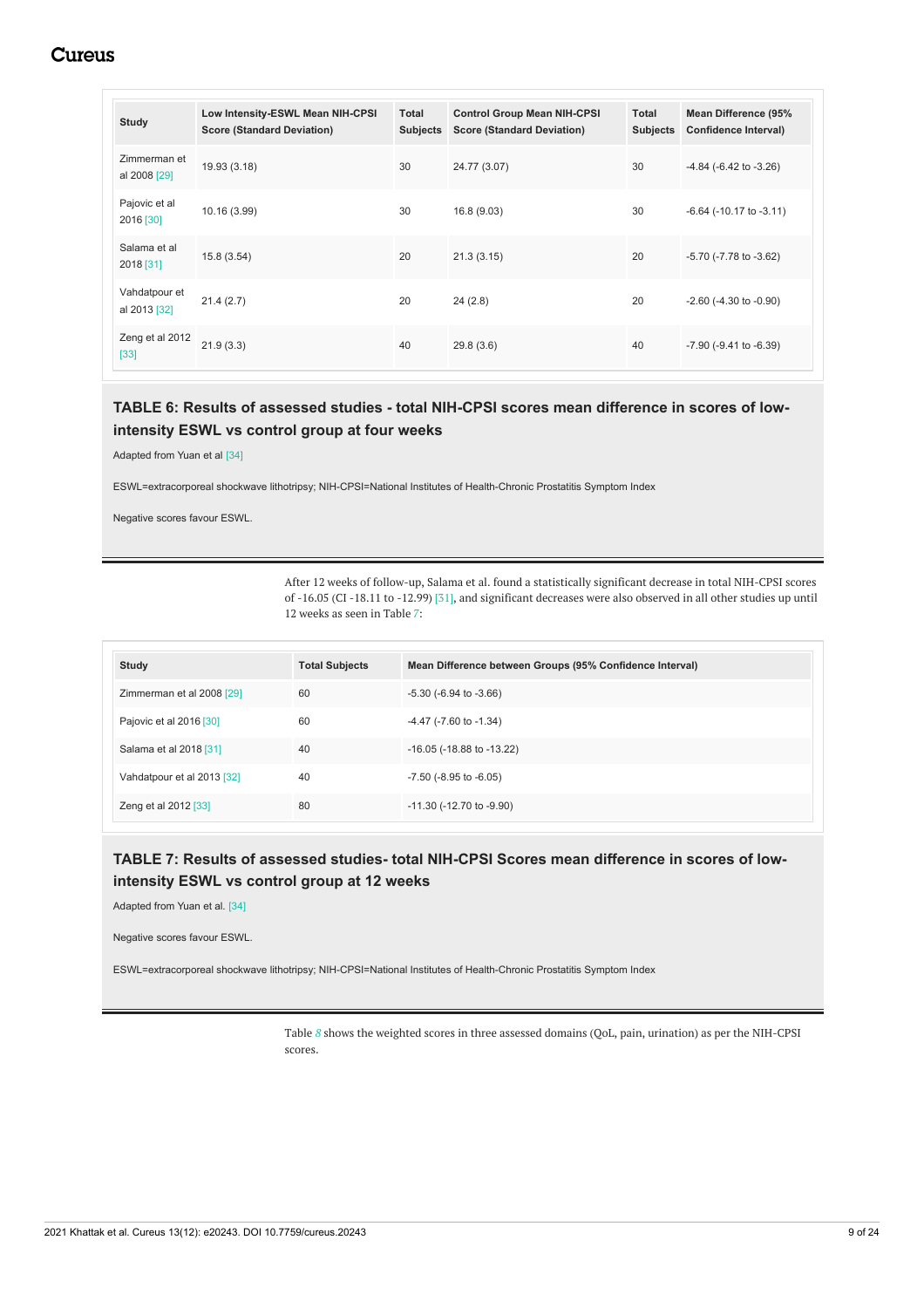| <b>Study</b>               | <b>QoL Score</b>  | Pain Score        | <b>Urinary Score</b> |
|----------------------------|-------------------|-------------------|----------------------|
| Pajovich et al 2016 [30]   | $-2.03 + - 1.59$  | $-4.27 + -1.88$   | $-0.73 + -0.62$      |
| Salama et al 2018 [31]     | $-4.95 + -1.33$   | $-8.20 + -1.36$   | $-2.90 + -1$         |
| Vahdatpour et al 2013 [32] | $-1.70 + -0.53$   | $-4.20 + 0.80$    | $-1.70 + -0.87$      |
| Zeng et al 2012 [33]       | $-4.20 + (-0.77)$ | $-5.70 + (-0.68)$ | $-0.40 + (-0.44)$    |
| P-Value                    | < 0.00001         | < 0.00001         | < 0.0001             |

### **TABLE 8: Weighted sub-scores at 12 weeks**

Source: [34]

<span id="page-10-0"></span>QoL=quality of life

The longest follow-ups at 24 weeks post-treatment by Pajovic et al. still showed a statistically significant difference of -3.53 (CI -5.07 to -1.99). However, Vadhatpour et al. did not highlight a statistical difference in scores: -0.016 (CI -0.95 to 0.63) [30,32].

These differences were seen across the sub-scores of QoL, pain, and urinary symptoms and appeared to be well tolerated, with Zimmerman et al. reporting improvements in erectile dysfunction by the International Index of Erection Function (IIEF) scale (mean difference 3.34, 95% CI 2.68 to 4.00) [29].

ESWL has shown good efficacy for the treatment of CP/CPPS up to 12 weeks of follow-up. At 24 weeks, the difference seems to become less clear and may suggest that a second course of therapy may help. ESWL should be considered as part of the treatment arsenal when treating CP/CPPS.

*Transrectal Thermotherapy (TRT)*

TRT was originally developed for the treatment of benign prostatic hyperplasia (BPH). However, its application has broadened to include CP/CPPS. The mechanism of action of TRT is not well-elucidated but it is thought to be related to the reduction in oxygen-free radicals. Initial trials dealing with the transurethral delivery of heat yielded good results and had the benefit of allowing for higher target temperatures. However, adverse events, such as dysuria, hematuria, impotence, UTI, and pain, led to the evaluation of TRT [35].

Three different regimens (once weekly for four weeks, once weekly for six weeks, and two sessions weekly for three weeks) were studied by Montorsi et al. in 54 patients [36]. All of the recruited patients completed the study with no worsening of symptoms noted in any patient and a statistically significant improvement reported in voided volume and peak flow rate and marked improvement observed in QoL scores in all groups (although this was not statistically significant) [36].

When compared to medical therapy, Gao et al. showed that TRT seemed to improve prostatitis symptoms with a mean difference of -2.63 (95% CI -4.07 to -1.19) while Yoo et al. illustrated a mean difference of -1.80 (95% CI -5.12 to 1.52). However, when the weighted cumulative analysis was performed, the resulting pvalue of 0.65 calls into question the validity of any conclusion that can be drawn from these studies [35,37].

When TRT was analyzed as add-on therapy, the mean difference rose in both studies: -4.59 (95% CI -5.99 to -3.19) in Gao et al. and -2.73 (95% CI -6.33 to 0.87) in Yoo et al. The p-value was lower (0.35) but was still not statistically significant [35,37].

The overall quality of evidence was low, with obvious issues regarding allocation, concealment, and performance bias. No serious adverse events were noted with transient hematuria, as noted in Montorsi et al. [35-36]. Montorsi et al. also noted two urinary tract infections (UTIs) and one episode of hemospermia [36].

The TRT intervention may be helpful in cases of CP/CPPS but further research is required to elucidate its true benefit and to quantify adverse events.

#### *Physiotherapy*

There is a dearth of quality evidence regarding physiotherapy and CP/CPPS. This is surprising given the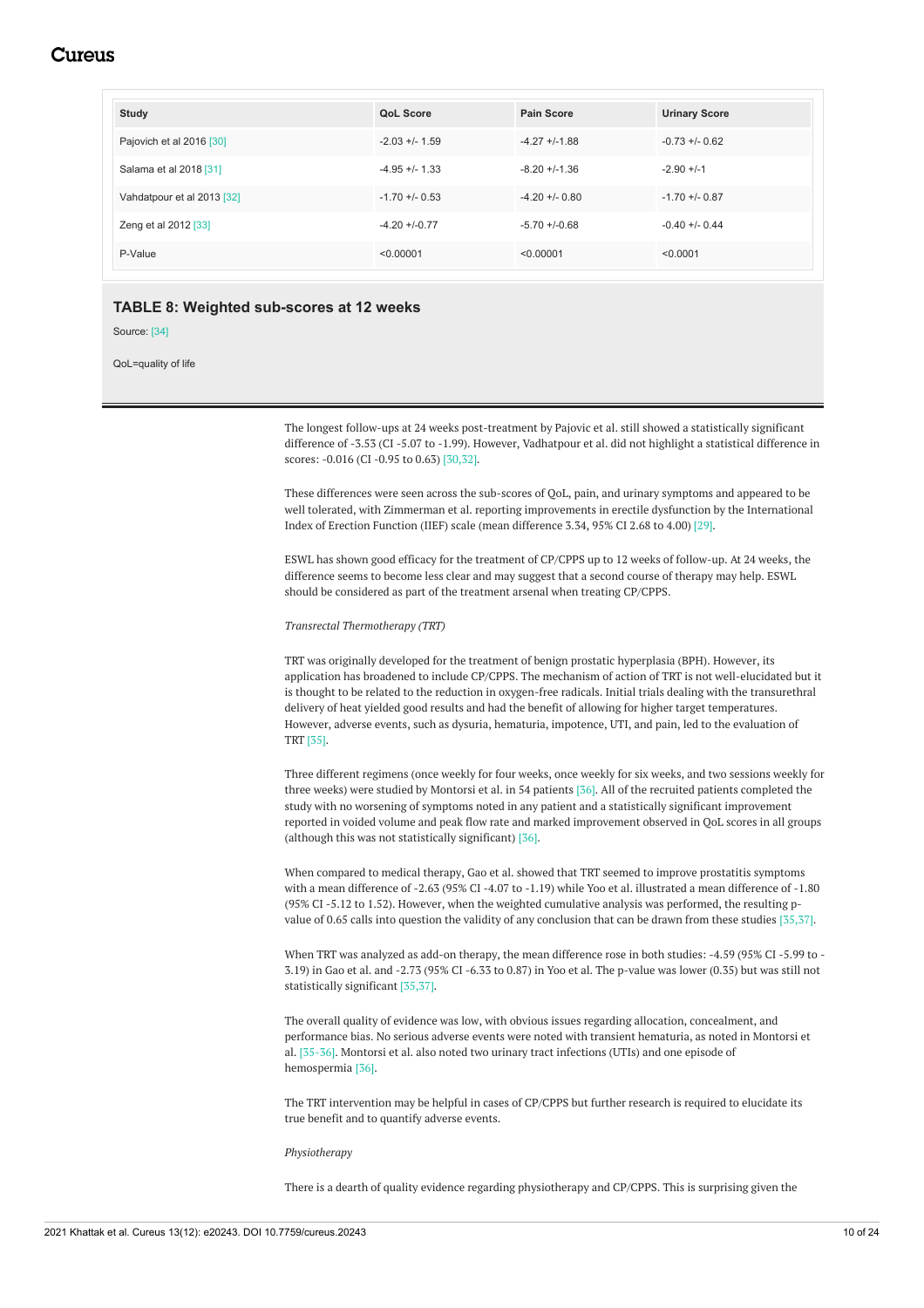potential availability of physiotherapists in surgical departments and the amount of literature that has highlighted the potential crossover in terms of the pelvic floor and prostatic pathology [38-39]. One case series of two patients by Van Alstyne et al. was too low in quality to be subject to statistical analysis; however, anecdotally, it highlighted the potential benefits that can be achieved with physiotherapy. A drop from 25 to 0 on the NIH-CPSI score in one patient and from 29 to 21 in another was achieved with supervised pelvic floor, flexibility, and aerobic exercises [40].

This is certainly an area for potential research and larger-scale trials in the future but cannot be recommended on the basis of currently available evidence.

# **Surgical/invasive treatments**

Four papers were found pertaining to surgery and CP/CPPS treatment: three papers dealing with prostatectomy as a treatment and one focusing on transurethral resection of the prostate (TURP) [41-44].

*Radical Prostatectomy*

Focusing on prostatectomies, four papers were identified. All of these papers (listed in Table *[9](#page-10-0)*) were cases series, thus representing a low level of evidence. One of these studies had to be excluded as the patient was later diagnosed with cancer on histology.

| Study                         | Number of<br><b>Subjects</b> | <b>Characteristics</b>        | <b>Results</b>                                                                          | p-value         |
|-------------------------------|------------------------------|-------------------------------|-----------------------------------------------------------------------------------------|-----------------|
| Frazier et al 1992<br>$[41]$  | 5                            | CP (no NIH<br>categorization) | Three patients had complete resolution of symptoms, two had mild<br>residual discomfort | Not<br>recorded |
| Krongrad et al 2010<br>$[42]$ | 6                            | NIH category III              | All six patients had complete resolution of symptoms                                    | < 0.05          |
| Chopra et al 2014<br>$[43]$   | 4                            | NIH category III              | The median decrease in score was 23.5 (range 13-33)                                     | Not<br>recorded |

### **TABLE 9: Overview of results of radical prostatectomies in patients with NIH-CPSI III**

CP= chronic prostatitis, NIH-CPSI=National Institutes of Health-Chronic Prostatitis Symptom Index

The results all highlight improvements in symptoms among patients; however, there was a very high risk of performance bias, lack of concealment, and detection bias.

When reporting their results, Krongrad et al. noted improvement in inflammatory bowel disease (IBD) and generalized musculoskeletal (MSK) pain. Erectile function was affected more obviously, with poorer recovery in older patients [42]. No other complications were found in participants. It should be noted that all patients had undergone previous medical/alternative treatments with little improvement. Four participants had undergone TURP.

Postoperative erectile dysfunction affected three of the four patients in Chopra et al., which would be unacceptable for some patients [43].

Therefore, in selected patients, prostatectomy may provide a definitive treatment; however, this must be balanced against the risks of this procedure, which may be unacceptable for many patients, coupled with the fact that complete resolution may not be achieved, as illustrated by Frazier et al. [41]. As such, this treatment remains the last resort in the majority of cases.

*Transurethral Resection of the Prostate (TURP)*

TURP has historically been used for the relief of LUTS, with limited application in prostatitis. One case report was identified that focused on CP/CPPS, but it clearly suffered from concealment, performance, and detection bias. The overall quality of evidence was low, with very limited scope for recruitment, but it did highlight a potential treatment option. Kagawa et al. underscored the expected improvements in flow rates achieved in their case study by implementing TURP (max flow rate 12.4 ml/s to 29.8 ml/s), which should be considered when tailoring patient care [44]. However, as Krongrad et al. suggested in their case series, TURP may not be an effective treatment in CP/CPPS, as four of the six selected patients had undergone TURP prior to prostatectomy. Thus, based on the available evidence, TURP cannot be recommended as part of definitive treatment for CP/CPPS.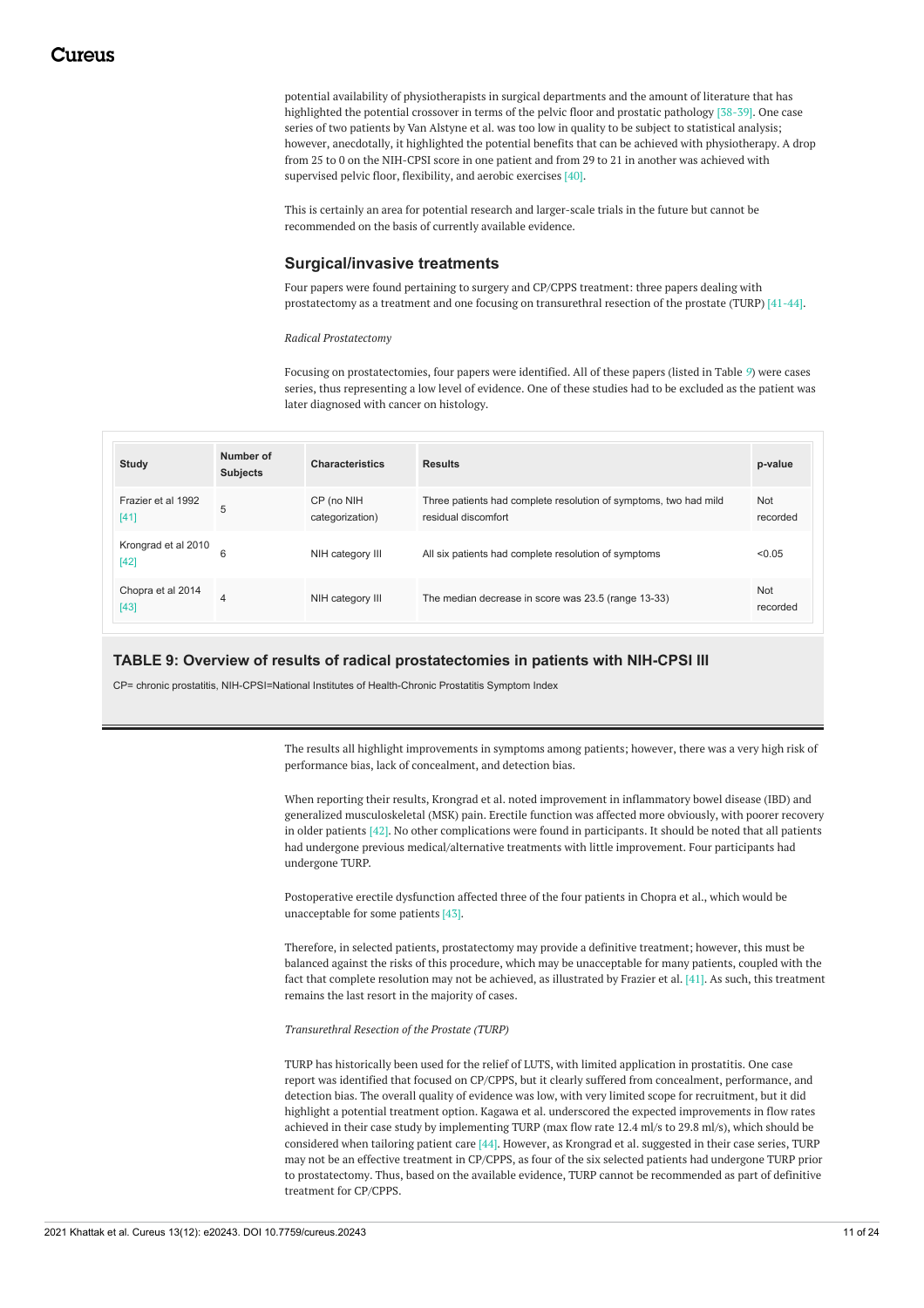Overall, surgery may offer a previously unachievable level of relief in specific patients, especially in the context of modern laparoscopic techniques, but the choice of patient is key. Ultimately, this treatment should not form part of the mainstream management of CP/CPPS.

### <span id="page-12-0"></span>**Medical treatments**

*Alpha-Blockers*

Alpha-blockers inhibit type 1 alpha-adrenergic receptors and smooth muscle contraction located in the bladder, neck, prostate, and ureters. Via this mechanism of action, alpha-blockers provide treatment options for various conditions, from symptomatic BPH to hypertension to ureteric stones [45]. The basis upon which alpha-blockers are used in CP/CPPS centres around their efficacy in LUTS [46]. An anti-inflammatory effect has been suggested by some to be part of the mechanism by which alpha-blockers exert a therapeutic effect, with rat models showing reduced neurogenic inflammation when exposed to alfuzosin [45].

The 20 studies analyzed in this regard compared alpha-blockers to either a placebo or no additional treatment and were the same studies identified by Franco et al. in their review of alpha-blockers [47].

From the 18 studies that followed patients for up to six months, a mean difference in NIH-CPSI scores of - 5.01 with a 95% CI of -7.41 to -2.61 was found [48-65]. This suggests a potential improvement in prostatitis scores, which was represented across all sub-scores (pain, urinary symptoms, and QoL).

Of the agents trialled, tamsulosin effected the biggest decrease in NIH-CPSI scores at short-term follow-up (302 patients, mean difference -5.89, 95% CI -13.16 to 1.38, p-value 0.11). Tamsulosin also had the second biggest effect on pain (260 patients, mean difference -3.17, 95% CI -6.31 to -0.31, p-value 0.05) [51], [57-59], but terazosin had a larger observed effect on pain (289 patients, mean difference -3.86, 95% CI -6 to -1.73, p-value 0) [48-52].

The biggest improvement in urinary function was seen with the use of terazosin (289 patients, mean difference -2.07, 95% CI -3.79 to -0.34, p-value 0.02), with a total improvement of urinary function across all six agents and 1,243 assessed participants of -1.48 (95% CI -2.29 to -0.66, p-value 0) [47-51].

In the longer term, the mean difference with alpha-blockers was observed as -5.6 (95% CI -10.89 to -0.32), with doxazosin, and terazosin being the most effective (mean difference -9.7, 95% CI -10.89 to -9.15, pvalue<0.0001 and -7.76, 95% CI -10.9 to -4.62, p-value <0.0001, respectively).

The main adverse events (postural hypotension, dizziness, retrograde ejaculation, heartburn) had a risk ratio of 1.60 with a 95% CI of 1.09 to 2.34 and a p-value of 0.02. The agents with the highest risk ratio were terazosin (risk ratio 2.03, 95% CI 1.14 to 3.61, p-value 0.02) and silodosin (risk ratio 2.52, 95% CI 1.15 to 5.52, p-value 0.02).

These studies were generally underpowered but were well-blinded, and there was no obvious risk of bias affecting the results.

Overall, alpha-blockers have a well-established role in treating CP/CPPS, particularly when complaints surround pain and urinary issues. Tamsulosin offers the greatest difference in NIH-CPSI scores with an acceptable side-effect profile. Terazosin, while an effective treatment, needs to be selectively used based on patient profiles and tolerance.

#### *5-Alpha Reductase Inhibitors*

5-alpha reductase inhibitors have long been used in the treatment of BPH. The competitive blockade of type II 5-alpha reductase receptors via agents such as finasteride could hypothetically cause the regression of the prostatic epithelium, which is where inflammation is thought to begin, therefore improving voiding and theoretically reducing intraprostatic ductal reflux and intraprostatic pressure. The suppression of angiogenesis decreases blood flow to the gland and could further decrease inflammation in the gland [65]. Three studies in this area were identified and are discussed below [66-69].

Nickel et al. performed an RCT consisting of 64 participants (31 in the placebo arm, 33 in the finasteride 5 mg arm). The study group demonstrated a mean difference in NIH-CPSI scores of -4.60, 95% CI -5.43 to - 3.77, but a p-value of >0.05. However, the study was generally underpowered, as highlighted by the results beyond NIH-CPSI scores, and the authors themselves commented that finasteride cannot be used as a monotherapy in CP/CPPS. However, in conjunction with other agents, it may confer benefits. No data were specifically given on pain, QoL, or adverse events [68].

Leskinen et al. performed an RCT involving 41 patients (10 in the placebo group, 31 in the finasteride 5 mg group). The study highlighted statistically significant improvements in pain, International Prostate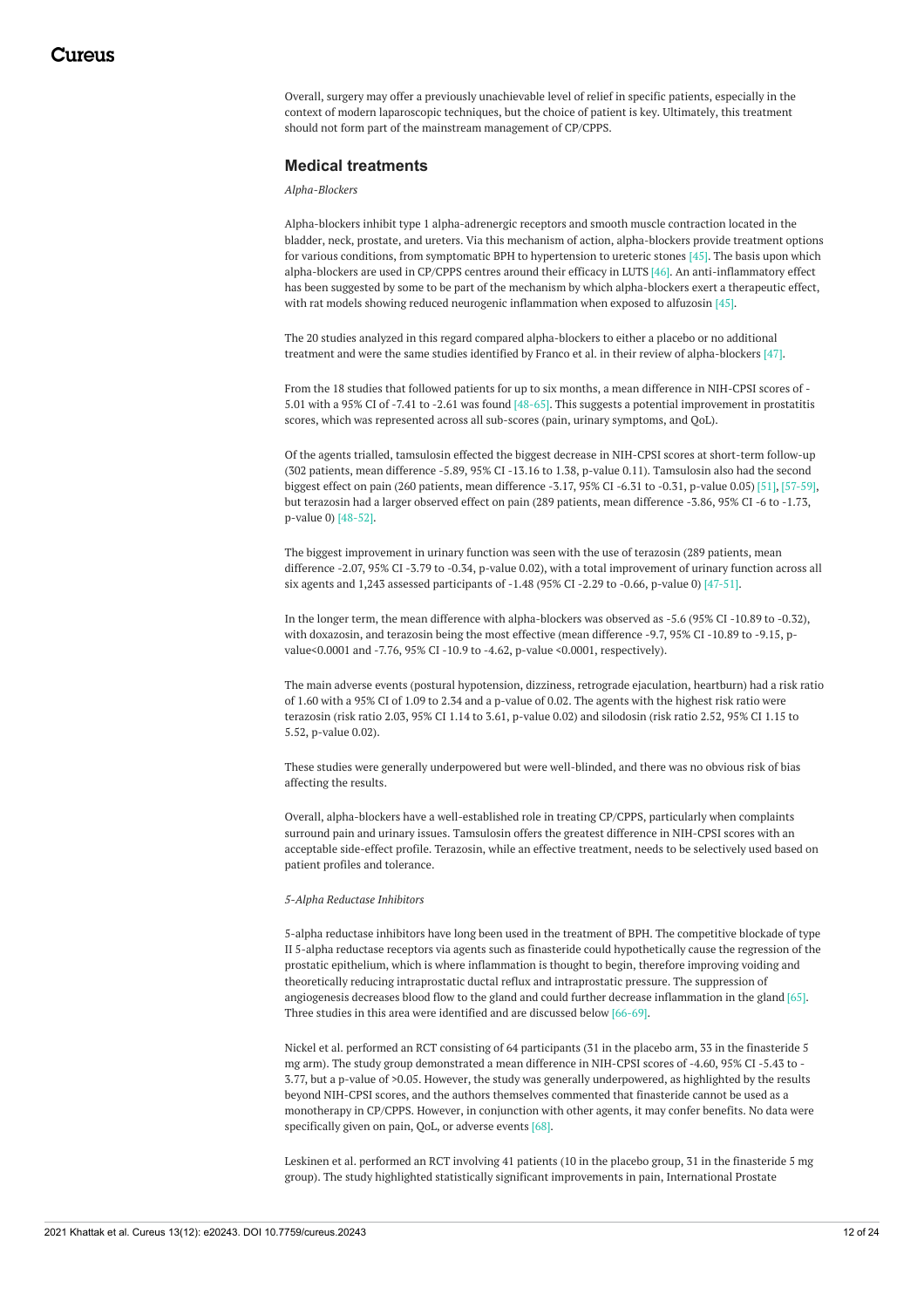Symptom Score (IPSS) scores, and NIH-CPSI scores (results noted below) [67]. However, the study was underpowered, as reflected in the lack of statistical significance of the results. It was, therefore, of low quality but did highlight the potential benefits for urinary flow as displayed below in Table *[10](#page-12-0)* [67].

<span id="page-13-0"></span>

|                   | Qmax (ml/s)                   | <b>Residual Volume (ml)</b>   | Concomitant Analgesia Usage * | <b>IPPS Pain Score</b>        |
|-------------------|-------------------------------|-------------------------------|-------------------------------|-------------------------------|
| Finasteride Group |                               |                               |                               |                               |
| 0 Months          | 17.7(1.4)                     | 43(9)                         | 2.9                           | 4.5                           |
| 12 Months         | 21.3(1.9)                     | 36(9)                         | 1.9                           | 1.5                           |
| P-Value           | Not mentioned                 | Not mentioned                 | Not statistically significant | < 0.001                       |
| Placebo Group     |                               |                               |                               |                               |
| 0 Months          | 20.4(2.9)                     | 56 (21)                       | 1.2                           | 2.9                           |
| 12 Months         | 19.8(3.4)                     | 59 (29)                       | 1.0                           | 1.5                           |
| P-Value           | Not statistically significant | Not statistically significant | Not statistically significant | Not statistically significant |
| P-Value           | Not statistically significant | Not statistically significant | Not statistically significant | Not statistically significant |

### **TABLE 10: Results**

Adapted from Leskinen et al. [67]

<span id="page-13-1"></span>Qmax=peak urine flow rate in millilitres/second; IPSS=international prostate symptom score

\*Number of tablets needed of Ketoprofen in the week up to the clinic visit

Another study performed in 2004 by Kaplan et al. randomized 64 men with CP/CPPS to either finasteride 5 mg or saw palmetto (a fruit extract) for 12 months. After 12 months, the finasteride group had a mean reduction in NIH-CPSI scores from 23.9 to 18.1 (p<0.003) as compared to the saw palmetto group, which saw scores drop from 24.7 to 24.6 (p=0.41). Peak flows rose from 13.3 to 13.8 in the finasteride arm (p=0.41), but NIH-CPSI scores in urination did not improve to a statistically significant degree. QoL scores, however, improved to a statically significant degree, from 6.9 to 5 (p<0.03), in the finasteride group [69].

Finasteride on the whole was well-tolerated, with only two episodes of reduced libido noted by Kaplan et al. and Nickel et al. and three episodes reported by Leskinen et al. [68-69]. The 5-alpha reductase inhibitors showed some evidence of effectiveness, with mixed results in the domains of urination and QoL but consistent improvements in overall prostatitis scores. As such, a large-scale study needs to be conducted to fully illustrate the effectiveness of this therapy.

#### *Antibiotics*

Antibiotics are commonly used in all forms of prostatitis, including cases of abacterial CP/CPPS. It is common for patients who suffer from CP/CPPS to have undergone multiple courses of antibiotics without a causative organism found. In cases where bacteria are isolated in prostatic fluid or other samples, fluoroquinolones and macrolides have been shown to be effective in treating pain [53]. However, as previously suggested, in many cases, no bacteria are found, and it is believed that the therapeutic effect of antibiotics extends beyond anti-microbial effects. In-vitro studies have illustrated reduced expression of IL-6 and IL-8, with ciprofloxacin and levofloxacin decreasing the proliferative activity of mononuclear blood cells, thereby reducing inflammation [53].

Five studies were identified, all relating to patients with NIH-classification type III prostatitis, and the results are outlined in Table *[11](#page-13-0)*. These studies suggested a reduction in NIH-CPSI scores (mean difference - 2.43, 95% CI -4.72 to -0.15) [51,58,70]. There were no reported adverse events, and generally, the antibiotics were well-tolerated. All of the studies included some variation of combined therapy, which seemed to confer better results, especially with alpha-blockers.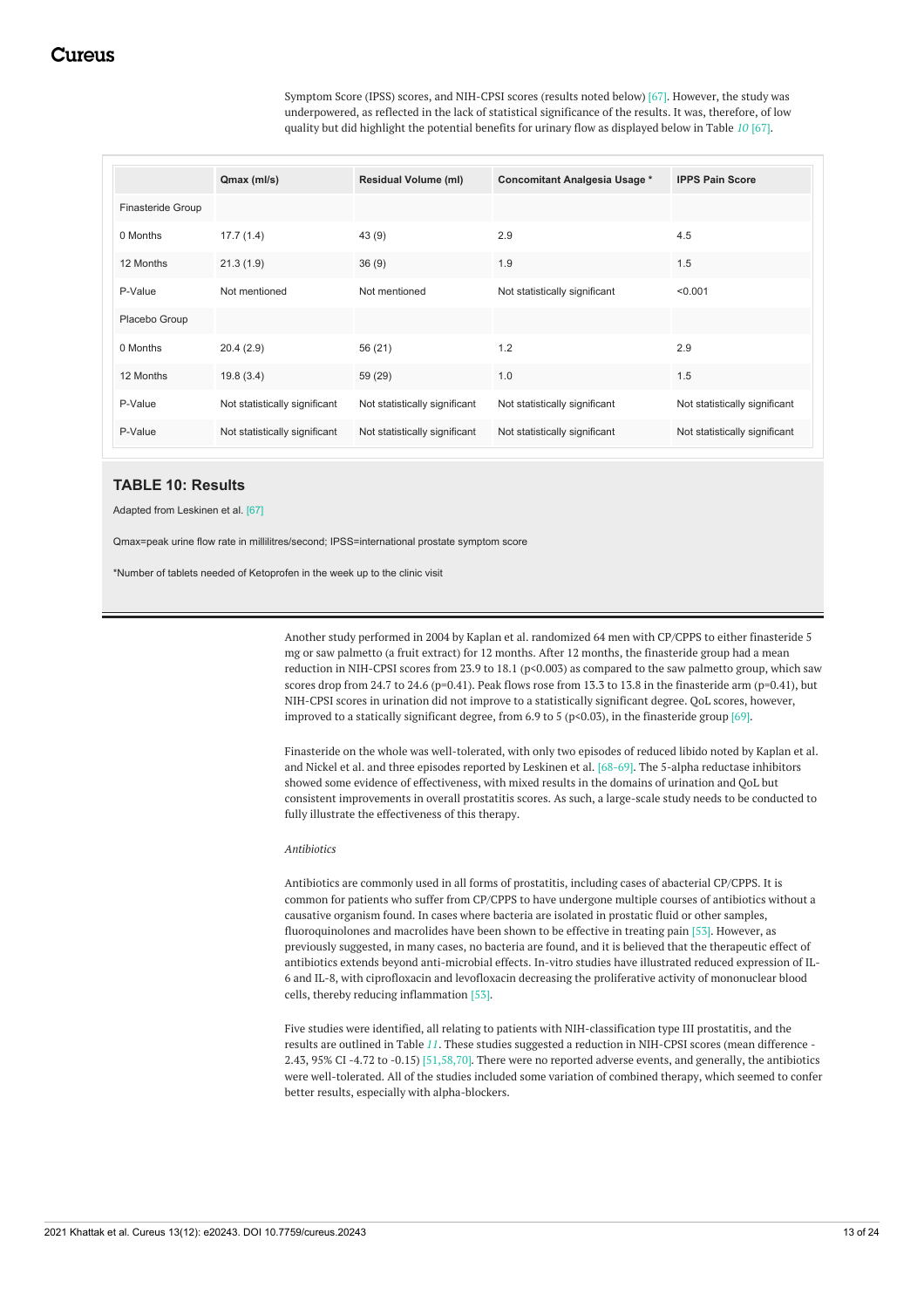| <b>Study</b>              | Antibiotic used in Study | <b>Number of Subjects</b> | Mean Difference vs Placebo (95% CI) | P-Value |
|---------------------------|--------------------------|---------------------------|-------------------------------------|---------|
| Alexander et al 2004 [58] | Ciprofloxacin            | 87                        | $-2.8$ ( $-5.45$ to $-0.15$ )       | 0.20    |
| Kulovac et al 2007 [53]   | Ciprofloxacin            | 60                        | $-2.4(-4.89 \text{ to } 0.09)$      | 0.08    |
| Kim et al 2011 [60]       | Ciprofloxacin            | 68                        | $-0.5$ ( $-2.51$ to $1.51$ )        | 0.05    |
| Nickel et al 2003 [70]    | Levofloxacin             | 80                        | $0.6$ (-3.79 to 4.99)               | 0.20    |
| Wang et al 2016 [51]      | Levofloxacin             | 77                        | $-5.98$ ( $-8.12$ to $-3.84$ )      | < 0.01  |

# **TABLE 11: Selected results of antibiotic therapy vs placebo with respect to change in NIH-CPSI scores**

CI=confidence interval, NIH-CPSI=National Institutes of Health-Chronic Prostatitis Symptom Index

The studies that did not add any co-intervention versus a placebo highlighted a mean difference of -1.57 with a 95% CI of -4.77 to 1.63 and a p-value of 0.34 among 167 participants [51,53,58]. Three other papers implemented antibiotics with alpha-blockers as a co-intervention and achieved a mean difference of -2.94 with a 95% CI of -6.2 to 0.37 and a p-value of 0.08 among 205 participants.

The effect of antibiotics on pain was reviewed by Franco et al. and an adapted analysis is seen in Table *[12](#page-13-1)*, who suggested that there appeared to be evidence of improvement in this domain [47].

| <b>Study</b>                      | Type of<br>Intervention | <b>Intervention: Mean</b><br>Difference NIH-CPSI<br>Score (SD) | <b>Number</b><br>of | <b>Control: Mean</b><br><b>Difference NIH-</b><br>Subjects CPSI Score (SD) | <b>Number</b><br>of<br><b>Subjects</b> | <b>Mean Difference</b><br>between<br>Groups (95%<br>CI | The total weighted mean<br>difference between groups of<br>intervention (95% CI) |
|-----------------------------------|-------------------------|----------------------------------------------------------------|---------------------|----------------------------------------------------------------------------|----------------------------------------|--------------------------------------------------------|----------------------------------------------------------------------------------|
| Alexander<br>et al 2004<br>$[58]$ | Ciprofloxacin $-3(4.6)$ |                                                                | 42                  | $-1.6(2.9)$                                                                | 45                                     | $-1.4$ ( $-3.03$ , 0.23)                               |                                                                                  |
| Kim et al<br>2011 [71]            | Ciprofloxacin 3.7 (2.8) |                                                                | 28                  | 4(3.2)                                                                     | 40                                     | $-0.3$ $(-1.73, 1.13)$                                 |                                                                                  |
|                                   |                         |                                                                |                     |                                                                            |                                        |                                                        | $-0.78$ $(-1.86, 0.3)$                                                           |
| Nickel et<br>al 2003<br>$[70]$    | Levofloxacin 8.5 (5.4)  |                                                                | 45                  | 7.9(4.9)                                                                   | 35                                     | $0.6$ ( $-1.66$ , $2.86$ )                             |                                                                                  |
| Ye et al<br>2008 [72]             | Levofloxacin            | 4.5(2.2)                                                       | 42                  | 6(2.4)                                                                     | 42                                     | $-1.53$ $(-2.5, 0.55)$                                 |                                                                                  |
|                                   |                         |                                                                |                     |                                                                            |                                        |                                                        | $-0.72$ $(-2.74, 1.3)$                                                           |
| Total                             |                         |                                                                |                     |                                                                            |                                        |                                                        | $-0.92$ $(-1.78, -0.06)$                                                         |

# <span id="page-14-0"></span>**TABLE 12: Antibiotics vs placebo on pain outcomes**

Adapted from Franco et al. [47]

CI=confidence interval; SD=standard deviation; NIH-CPSI=National Institutes of Health-Chronic Prostatitis Symptom Index

These studies were underpowered, and incomplete information was provided regarding random sequencing and masking. Beyond that, reporting bias and performance bias could have affected the results, but the studies suggested that antibiotics as part of a multimodular treatment plan may confer benefits. This suggestion, however, must be balanced against the risk of rising resistance and other potential risks (e.g., C. diff) [58,70-72].

*Anti-Inflammatories*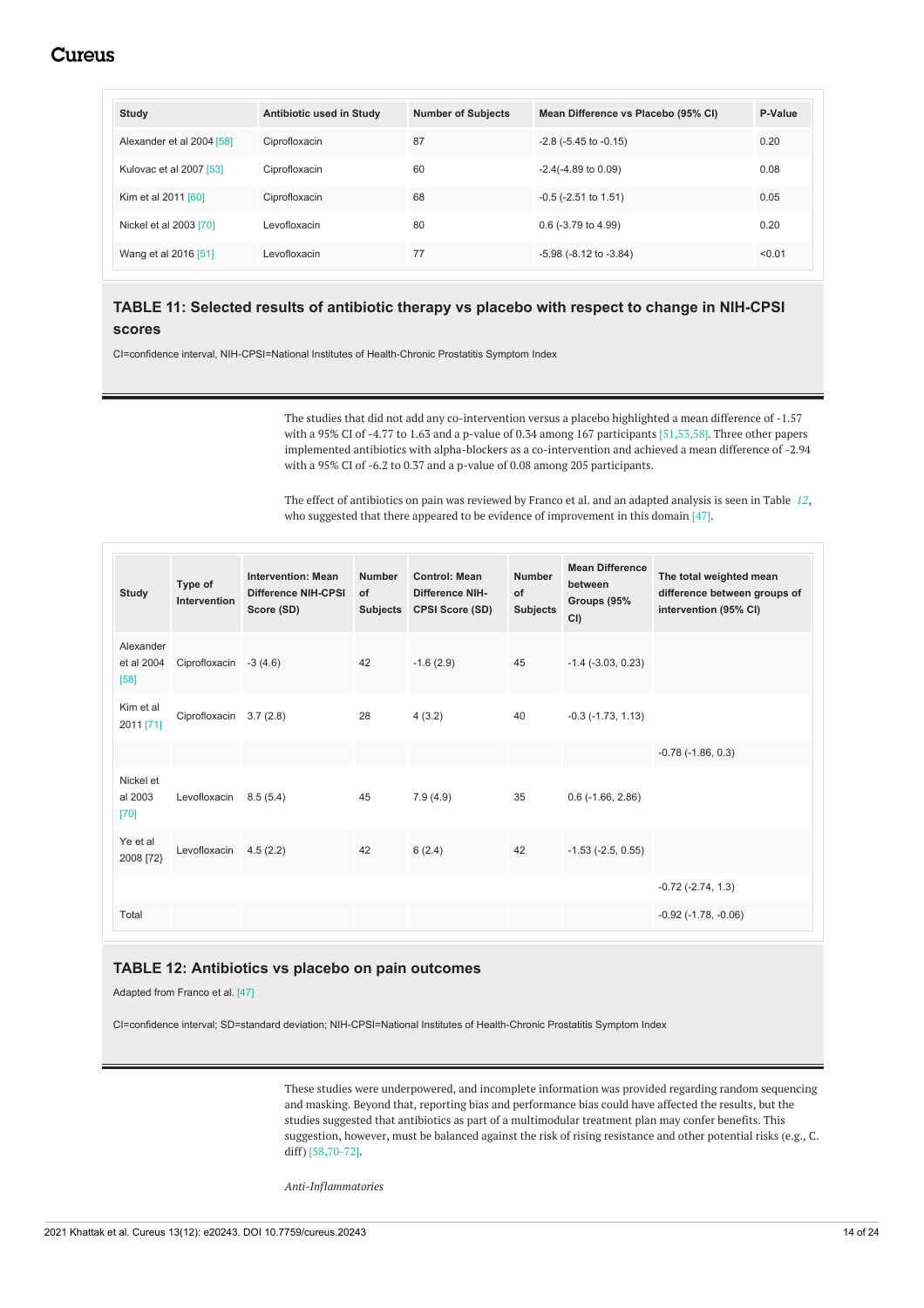The immunological pathophysiology for chronic inflammation in CP/CPPS has been well-researched. Autoimmune mechanisms have been suggested with the recruitment of leukocytes, which trigger the development of CPPS in a way akin to rheumatoid arthritis and IBD [73].

Multiple anti-inflammatory agents have been trialled in the treatment of CP/CPPS. Our search found seven studies that examined corticosteroids, NSAIDs, thiocolchicoside (a muscle relaxant), and ibuprofen.

Overall, the mean difference achieved was -2.50 with a 95% CI of -3.74 to -1.26 among 585 participants from the seven studies [46,54-55,60,74-76]. However, when looking at individual studies, the biggest mean difference achieved was with corticosteroids in Yang et al.'s study involving 158 participants (mean difference -2.82, 95% CI -4.1 to -1.54, p<0.0001). During two courses in combination with levofloxacin, the research team stated that no serious adverse events had occurred and that there was no significant difference in the tolerance between the intervention and the placebo. However, as this study had a complex intervention involving antibiotics, a degree of caution is warranted when interpreting the effects of corticosteroids [55].

<span id="page-15-0"></span>In their 21-patient study, Bates et al. did not show any significant changes in NIH-CPSI scores or secondary outcomes; however, their study was underpowered and certainly did not preclude the use of steroids. The study reported that although there were high numbers of eligible patients, many were reluctant to take steroids, given their potential risks [76].

Five studies dealing with NSAIDs were analyzed versus placebo by Franco et al., displaying an overall mean difference of -2.56 with a 95% CI of -4.5 to -0.62 and a p-value of 0.001 involving 369 patients [60,74-76]. The NSAIDs were well-tolerated, with no reported adverse outcomes. Marked improvements in pain (mean difference -2.28, 95% CI -4.08 to -0.48, p-value 0.01, 497 participants) and QoL (mean difference -1.25, 95% CI -2.58 to 0.08, p<0.0001) were suggested [46].

The largest study, by Jiang et al., involved 115 patients taking indomethacin, dexketoprofen, trometamol, or terazosin and achieved a mean difference of -5.66 (-6.81 to -4.5) with a significant p-value of <0.05, but the biggest difference was seen in those taking a combination of dexketoprofen, trometamol, and terazosin [74]. Wu et al. performed a study with celecoxib as an isolated intervention and found statistically significant improvements in NIH-CPSI scores, as well as in the pain, QoL, and urinary sub-scores, which lends credence to the use of NSAIDs [55].

Overall, NSAIDs have a place in the treatment of CP/CPPS, particularly improving pain domains and QoL, with indications of a mild improvement in urinary symptoms. The predominant method is to combine with other agents as a co-intervention and again suggests the importance of tailoring treatments to patients' needs.

*Botulinum Toxin A*

Botulinum toxin A has been assessed in two studies listed in Table *[13](#page-14-0)* [77-78]. One by Falahatkar et al. involved 60 participants undergoing intraprostatic Botox injection versus saline and followed the participants for up to six months. Marked reductions were observed in pain scores (mean difference -14.63, 95% CI -16.76 to -12.15, p<0.0001) along with a mean difference in NIH-CPSI scores of -25.80 (95% CI -30.15 to -21.45, p<0.001) and statistically significant improvements in QoL (mean difference -6, 95% CI -7.45 to -4.55, p<0.0001) and urinary domains (mean difference -5.17, 95% CI -6.72 to -3.62, p<0.0001) [77].

| Study                        | Type of<br>Intervention        | <b>Intervention-NIH-CPSI</b><br>Score (SD) | Number of<br><b>Subjects</b> | <b>Control NIH-CPSI</b><br>Score (SD) | Number of<br><b>Subjects</b> | Mean difference Between<br>Groups (95% CI) |
|------------------------------|--------------------------------|--------------------------------------------|------------------------------|---------------------------------------|------------------------------|--------------------------------------------|
| Falakhtar et al<br>2015 [77] | Intraprostatic<br><b>BOTOX</b> | 3.4(5.6)                                   | 30                           | 18(2)                                 | 30                           | $-1.4$ ( $-3.03$ , 0.23)                   |
| Gottsch et al<br>2011 [78]   | Pelvic Floor<br><b>BOTOX</b>   | 4.5(2.2)                                   | 42                           | 6(2.4)                                | 42                           | $-1.53$ ( $-2.5, 0.55$ )                   |

# **TABLE 13: Results of BOTOX as a therapy for CP/CPPS**

Adapted from Franco et al. [46]

CP/CPPS=chronic prostatitis/chronic pelvic pain syndrome; SD=standard deviation; CI=confidence interval; NIH-CPSI=National Institutes of Health-Chronic Prostatitis Symptom Index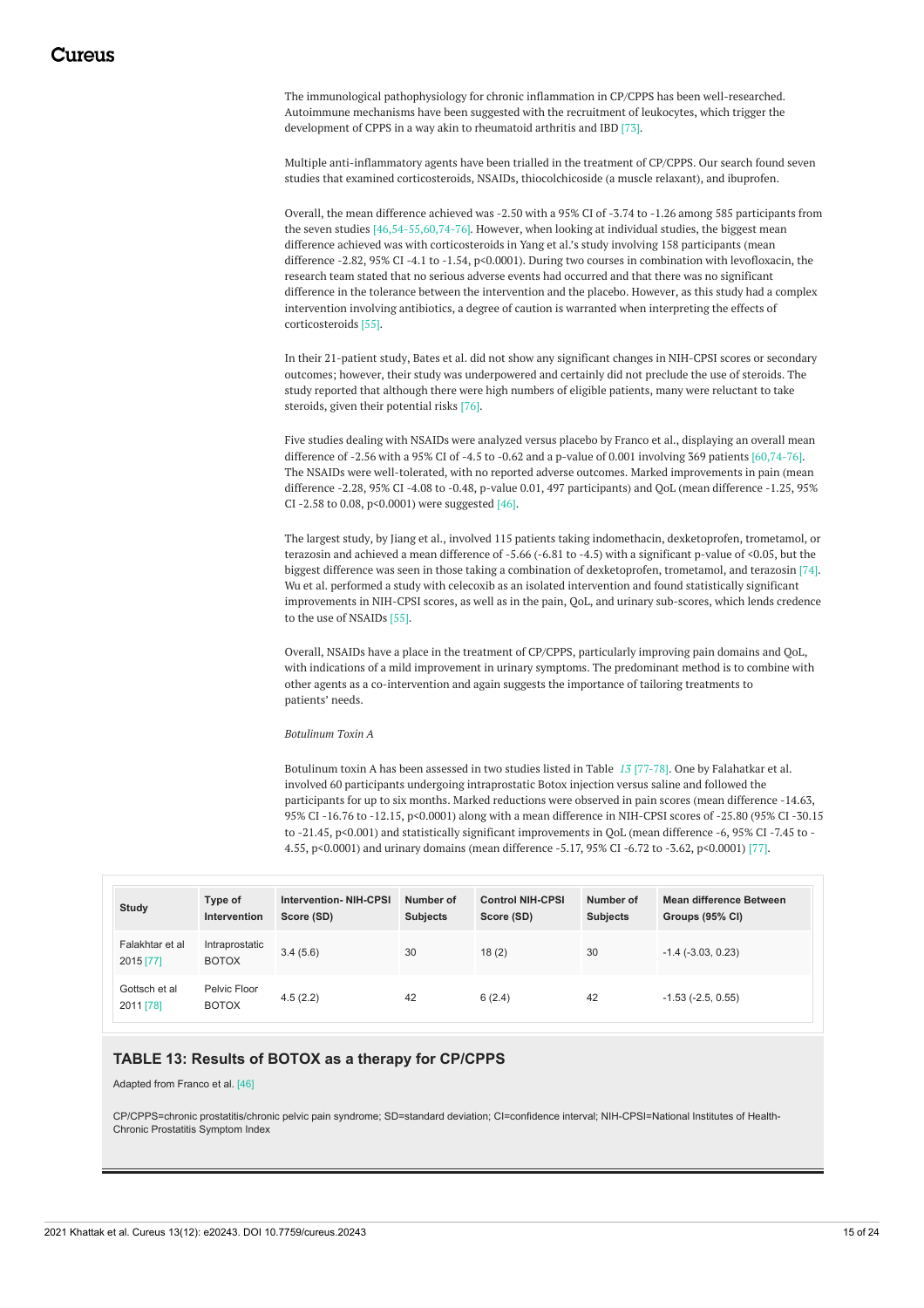<span id="page-16-0"></span>Pelvic floor Botox injections, however, did not yield the same results, as explained below [78]. The treatments were well-tolerated, with only two cases of mild transient hematuria noted by Falahatkar et al. [77].

Intraprostatic Botox appears to be very promising, and given its adequate tolerance as well as impressive results in the pilot study analyzed, it certainly warrants more investigation. Therefore, at this time, the study group would recommend this treatment as well as larger studies on its effects.

#### *Phytotherapy*

Phytotherapy was studied by five teams as highlighted in Table *[14](#page-15-0)*. They may reduce prostatitis symptoms compared to a placebo (NIH-CPSI scores: mean difference −5.02, 95% CI -6.81 to -3.23, p<0.001; five studies, 320 participants) and may not be associated with an increased incidence of adverse events (low quality of evidence for which reporting was scant) [47,77-85]. Phytotherapy may not improve sexual dysfunction. There was no information on QoL or anxiety and depression. Further studies on these therapies, particularly Calendula-Curcuma and quercetin, appear to be warranted.

| <b>Study</b>                   | Type of<br>Intervention      | Number of<br><b>Subjects</b> | Mean Difference between<br>Groups (95% CI) | Total Weighted Mean Difference between Groups of<br>Intervention vs Control (95% CI) |
|--------------------------------|------------------------------|------------------------------|--------------------------------------------|--------------------------------------------------------------------------------------|
| Breusov et al 2014<br>$[79]$   | <b>Prolit Super</b><br>Septo | 57                           | $-9(-16.61, -1.19)$                        |                                                                                      |
| Morgia et al 2017<br>[80]      | Calendula-<br>Curcuma        | 48                           | $-6$ ( $-7.28$ , $-4.27$ )                 |                                                                                      |
| Park et al 2005<br>$[81]$      | Add-on<br>cranberry juice    | 50                           | $-5.4$ $(-2.5, 0.55)$                      |                                                                                      |
| Shoskes et al<br>1999 [82]     | Quercetin                    | 28                           | $-5.8$ ( $-10.8$ , $-0.8$ )                |                                                                                      |
| Wagnelehner et al<br>2009 [83] | Pollen extract               | 137                          | $-2.5(-4.44, -0.56)$                       |                                                                                      |
| Total                          |                              |                              |                                            | $-5.02$ $(-6.81, -3.23)$                                                             |

### **TABLE 14: Franco et al. assessment of various phytotherapy on prostatitis symptoms**

Adapted from Franco et al. [47]

<span id="page-16-1"></span>CI=confidence interval

When studied by Shoskes et al., quercetin showed statistically significant decreases in NIH-CPSI scores, from 21.0 to 13.1 (p=0.003), versus placebo (20.2 to 18.8, p=0.003) after one month of treatment, with the biggest improvements seen in pain (10.3 to 6.2, p=0.005) and QoL (8 to 4.9, p=0.004) [82]. No such change was observed in the urinary domain.

Calendula-Curcuma suppositories (a mix of turmeric and Asteraceae) were studied by Morgia et al. [80]. Turmeric has long been investigated for its potential analgesic properties alongside its ability to modulate pro-inflammatory cytokines, COX-2, and apoptotic cytokines [85]. In their 48-patient series, Morgia et al. displayed a mean difference in NIH-CPSI scores of -5.5 (p<0.01, SD(standard deviation) 2.31), an improvement in peak flow from 14 ml/s to 17.3 ml/s (p<0.01, SD 4.3), and reduced post-voiding residuals. However, the study was small and relatively short term, with performance bias potentially influencing the results [80].

Cranberry juice, given its low cost and use in the prophylaxis of UTIs, has generated interest for its potential application to CP/CPPS. However, the results were not statistically significant and the study was underpowered. That said, when compared to a placebo, the treatment was well tolerated [81].

Table *[15](#page-16-0)* summarizes the highlights selected results in studies involving phytotherapy: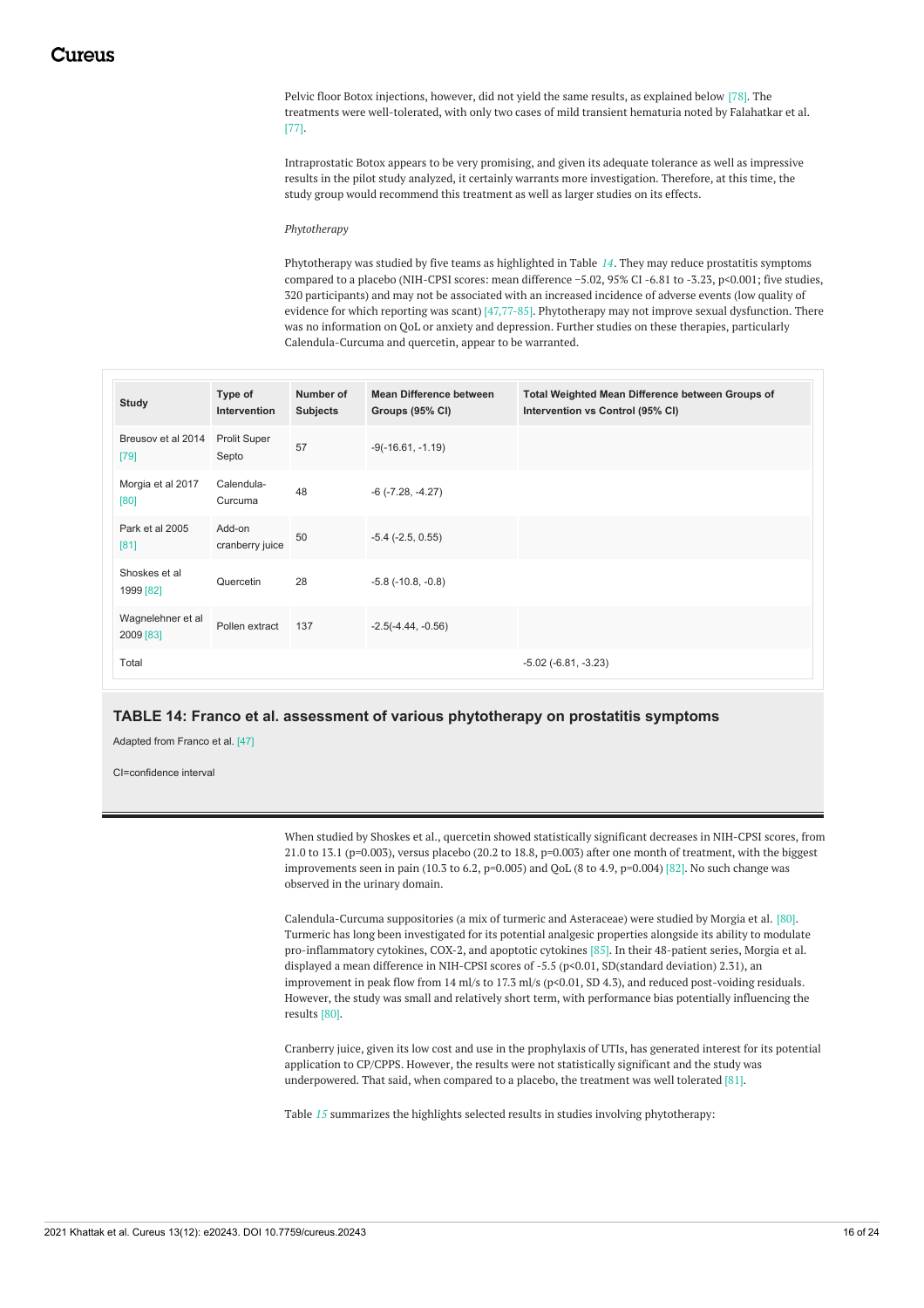<span id="page-17-0"></span>

| <b>Study</b>               | Type of<br>Intervention   | Number of<br><b>Subjects</b> | <b>Mean Difference between</b><br>Groups (95% CI) | Total Weighted Mean Difference between Groups of<br>Intervention vs Control (95% CI) |
|----------------------------|---------------------------|------------------------------|---------------------------------------------------|--------------------------------------------------------------------------------------|
| Breusov et al<br>2014 [79] | Prolit Super<br>Septo     | 57                           | $-4$ ( $-1331, 5.31$ )                            |                                                                                      |
| Morgia et al<br>2017 [80]  | Calendula-<br>Curcuma     | 48                           | $-2.8$ $(-5.41, -0.19)$                           |                                                                                      |
| Park et al 2005<br>[81]    | Add-on<br>Cranberry Juice | 50                           | $-1.4$ ( $-2.34$ $-0.46$ )                        |                                                                                      |
| Shoskes et al<br>1999 [82] | Quercetin                 | 28                           | $-2.8$ $(-5.41, -0.19)$                           |                                                                                      |
| Wagnelehner<br>2009 [83]   | Pollen Extract            | 137                          | $-1.58$ $(-2.74, -0.42)$                          |                                                                                      |
| Total                      |                           |                              |                                                   | $-1.42$ ( $-1.99$ , $-0.85$ )                                                        |

### **TABLE 15: Mean difference in pain sub-scores associated with various forms of phytotherapy**

Adapted from Franco et al. [47]

CI=confidence interval

Given its low side-effect profile, ease of availability over the counter, and potential benefits as highlighted by the above results, phytotherapy can form part of a multimodal regime in the treatment of CP/CPPS.

### *Anti-Depressants*

The mental impact of CP/CPPS on patients has been well-documented and has been suggested to form part of the nascence of the disease process itself. Indeed, it constitutes part of the NIH-CPSI questionnaire, and the use of anti-depressants in treating CP/CPPS has been assessed by four studies. These studies, however, suffered from performance bias, were underpowered, and had relatively short follow-up periods.

However, there was a suggestion that there was a place for anti-depressants in the treatment of CP/CPPS, as the results below demonstrate. Sertraline was better tolerated than duloxetine, as shown by Zhang et al. While the results in Table *[16](#page-16-1)* may seem promising when compared to a placebo, none showed statistical significance [86-89].

| <b>Study</b>                   | Anti-Depressant           | Number of<br><b>Subjects</b> | up                           | Length of follow- Difference in NIH-CPSI Scores from<br><b>Baseline (SD)</b> | P-Value             |
|--------------------------------|---------------------------|------------------------------|------------------------------|------------------------------------------------------------------------------|---------------------|
| Giannantoni et al 2014<br>[86] | Duloxetine                | 38                           | 16 Weeks                     | $-10.03$ (+/- 2.2)                                                           | < 0.01              |
| Zhang et al 2017 [87]          | Duloxetine;<br>Sertraline | 150                          | 6 Months; 6<br><b>Months</b> | $-9.54; -14.37$                                                              | $>0.01$ ;<br>< 0.01 |
| Lee et al 2005 [88]            | Sertraline                | 14                           | 26 Weeks                     | $-11.7$                                                                      | < 0.01              |
| Turkington et al 2002<br>[89]  | Fluvoxamine               | 42                           | 8 Weeks                      | Not detailed                                                                 | < 0.01              |

### **TABLE 16: Summary of results of anti-depressants in CP/CPPS**

CP/CPPS=chronic prostatitis/chronic pelvic pain syndrome; SD=standard deviation

*Phosphodiesterase Inhibitors*

Phosphodiesterase inhibitors enhance cavernosal smooth muscle relaxation by blocking the breakdown of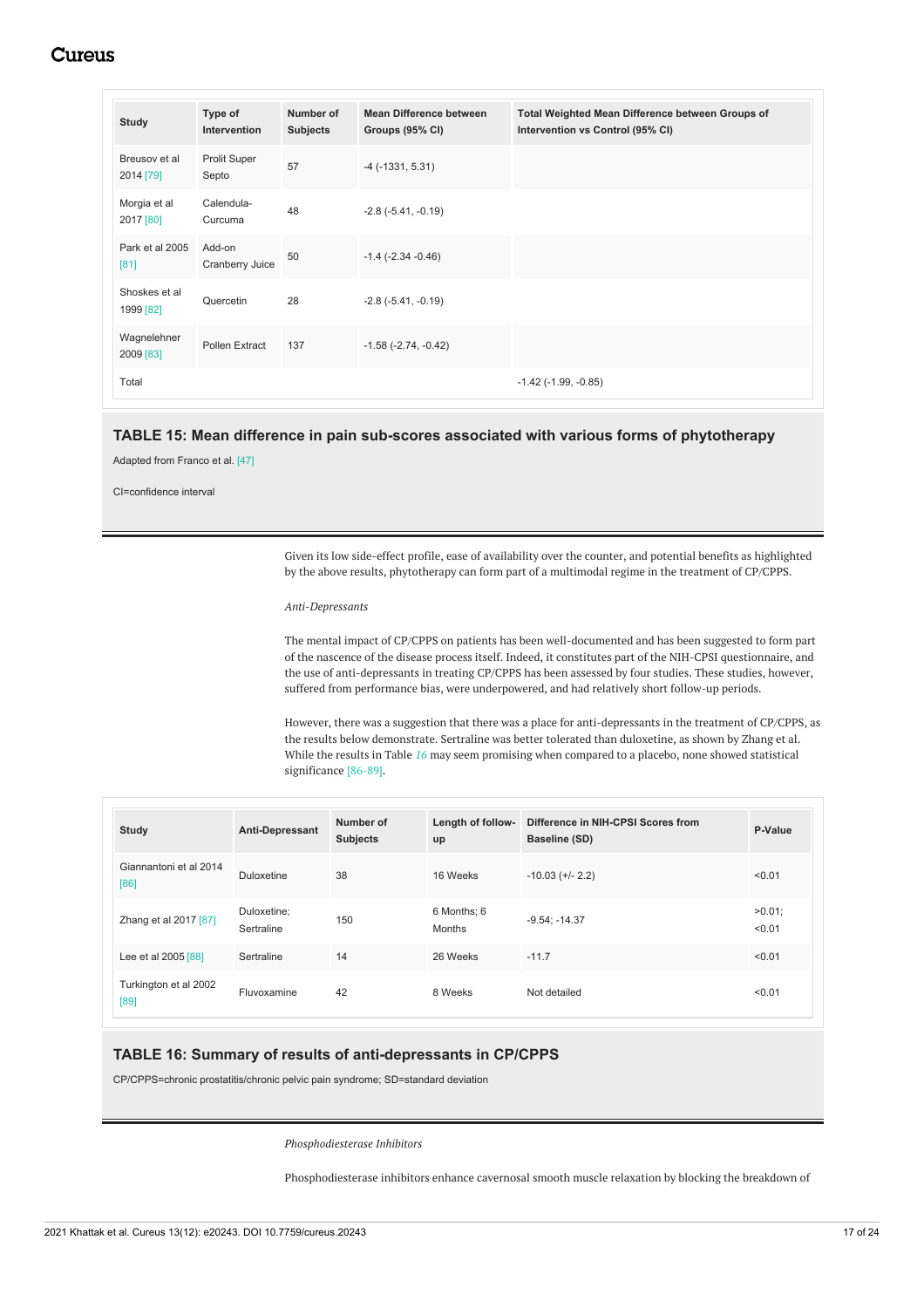cGMP. This aids erectile function and has also been shown to improve lower urinary tract symptoms (LUTs) as there is improved blood flow throughout the pelvic organs, as suggested by Gacci et al. in the context of CP/CPPS.

Three studies were identified that highlighted the use of phosphodiesterase inhibitors in the treatment of CP/CPPS (Table *[17](#page-17-0)*) [90-92].

<span id="page-18-0"></span>

| <b>Study</b>                 | Intervention                  | Number of<br><b>Subjects</b> | <b>Length of Follow-</b><br>Up | Difference in NIH-CPSI Scores from<br>Baseline (SD) | P-Value    |
|------------------------------|-------------------------------|------------------------------|--------------------------------|-----------------------------------------------------|------------|
| Benelli et al 2018<br>[90]   | Tadalafil                     | 14                           | 16 weeks                       | $-2.93(2.43)$                                       | < 0.000002 |
| Kong et al 2014<br>$[91]$    | Mirodenafil +<br>Levofloxacin | 92                           | 6 weeks                        | $-7.2(0.1)$                                         | < 0.05     |
| Cantoro et al 2013<br>$[92]$ | Sildenafil +<br>Tamsulosin    | 44                           | 60 days                        | $-9.74(1.98)$                                       | 0,574      |

# **TABLE 17: Summary of results of studies identified as regards the use of phosphodiesterase Inhibitors in the context of NIH-CPSI scores**

NIH-CPSI=National Institutes of Health-Chronic Prostatitis Symptom Index; SD=standard deviation

All three studies looked at phosphodiesterase inhibitors in conjunction with other treatments, which somewhat blurred their true effect. Benelli et al. gave tadalafil 5 mg daily and highlighted a reduction in NIH-CPSI scores, with the biggest reduction in the pain domain. The other two studies combined therapy with other agents. A combination of mirodenafil and levofloxacin resulted in a reduction of 7.2 +/- 0.1 versus a reduction of 3.2 +/- 0.2 with levofloxacin alone. Again, the greatest reduction was seen in the pain domain. In both cases, pain reduction was comparable to NSAIDs [90-92].

However, Cantoro et al. found no statistical difference between sildenafil when combined with tamsulosin and tamsulosin alone. In fact, the greater difference was seen in the monotherapy group (10.54 +/- 1.35 vs 9.74 +/-1.98). There was no mention of domain scores, but their recommendation was that monotherapy was sufficient [90].

These studies were all small, and their follow-ups were no longer than six weeks. Beyond that, only one of these studies directly compared the effect of phosphodiesterase inhibitors with a placebo, and none were double-blinded [90-92].

It is the opinion of this study group that phosphodiesterase inhibitors have a place in the treatment of CP/CPPS, particularly concerning sexual dysfunction and may even have a role in the control of pain and the improvement of urinary symptoms. Larger, longer-term studies, however, are still required.

*Cognitive Behavioral Therapy and Anxiolytics*

There has been no formal study with published results regarding cognitive behavioural therapy and anxiolytics as of yet. A German group published a feasibility study outlining combined cognitive-behavioural and physiotherapeutic therapy in patients suffering from CPPS [93]. This area requires more research but given its overall holistic benefits and low side-effect profile, it constitutes a reasonable treatment in which pain relief or other mental health indications directs management in this direction.

Anxiolytics is another area for which there are general indications for their implementation in CPPS treatment, but large trials are needed to elucidate their specific effects.

# **Discussion**

CP/CPPS is a syndrome presenting a wide variety of symptoms in patients [7]. As a result, monotherapy often fails. A tailored approach is often more effective. This is supported by numerous trials [49,53,59,80,90- 96]. The most widely used questionnaire in the assessment of CP/CPPS is the NIH-CPSI, which has been validated since 1999. While the questionnaire is important in the evaluation of CP/CPPS, clinical phenotyping has been an area of increasing focus.

In this review, we aimed to assess the available evidence and identify effective or promising treatments for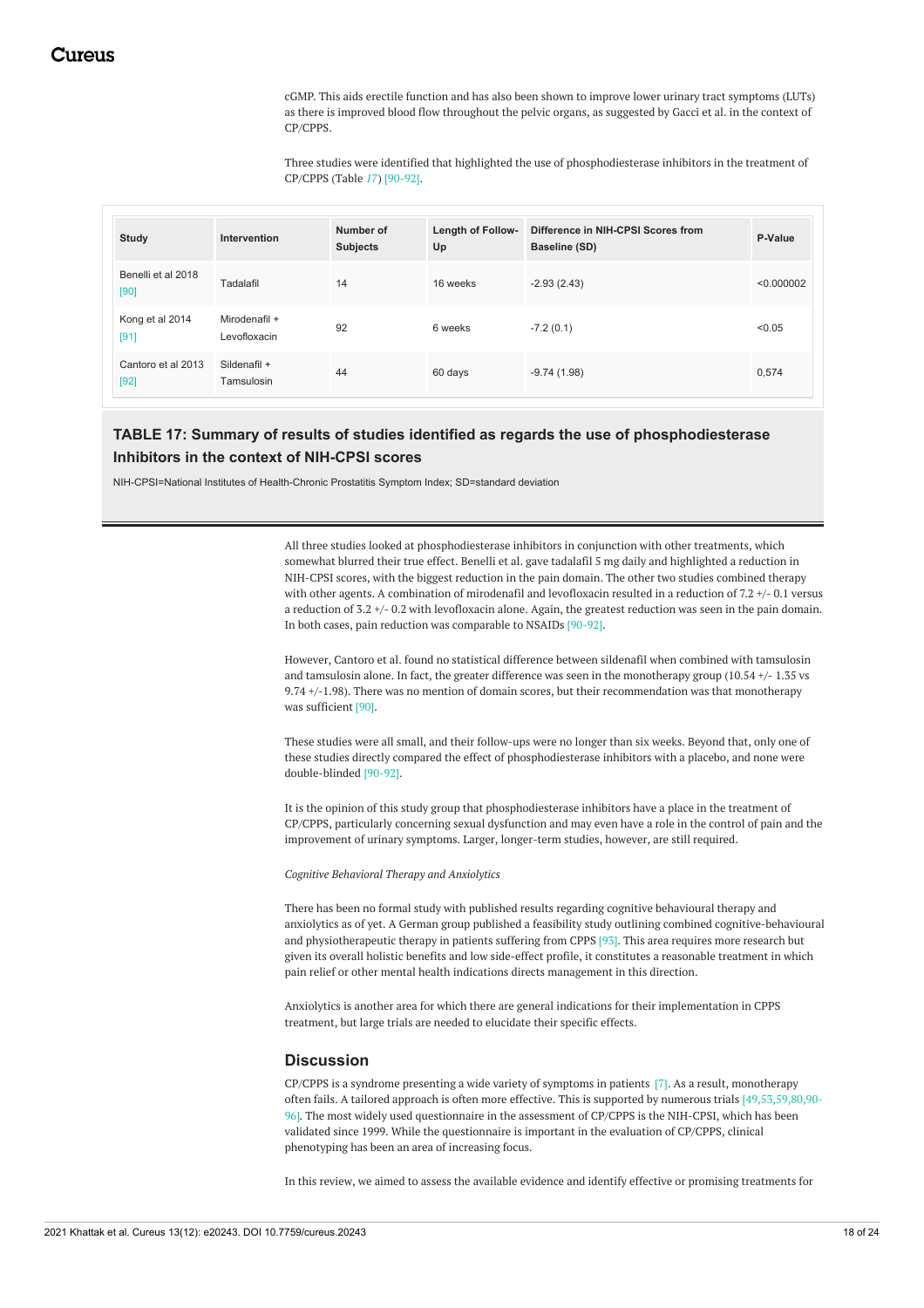CP/CPPS. The review was narrative in nature but aimed to assess the highest level of evidence available in the treatment modalities available. This included treatments beyond those recommended by mainstream guidelines and aimed to broaden the scope of clinician arsenal in caring for this condition. Obviously, as previously mentioned, the narrative nature of this review precludes full data synthesis, but where available, we included data synthesis from relevant meta-analyses. The below table highlights the general quality of evidence assessed in the review. As can be seen, the evidence is generally of moderate to low quality, highlighting the need for further research, particularly in the areas of Botox and physiotherapy. The quality of evidence was judged using the GRADE framework (Grading of Recommendations Assessment, Development and Evaluation) as outlined by Mustafa et al. and outlined in Table *[18](#page-18-0)* [96].

<span id="page-19-0"></span>

| Intervention                            | <b>Number of studies</b>       | <b>Mean Level of Evidence</b> | <b>Quality of Evidence</b> |
|-----------------------------------------|--------------------------------|-------------------------------|----------------------------|
| Acupuncture                             | 4 [15-18]                      | 1 <sub>b</sub>                | Moderate                   |
| Lifestyle Modification                  | 1 [21]                         | 1 <sub>b</sub>                | Low                        |
| <b>Physical Activity</b>                | 1 [22]                         | 1 <sub>b</sub>                | Low                        |
| Prostatic Massage                       | 4 [22], [25-27]                | 2 <sub>b</sub>                | Low                        |
| Extracorporeal shockwave lithotripsy    | 5 [29-33]                      | 1 <sub>b</sub>                | High                       |
| Transrectal thermotherapy               | 3 [35-37]                      | 1 <sub>b</sub>                | Low                        |
| Physiotherapy                           | 1[40]                          | $\overline{4}$                | Very Low                   |
| Transurethral resection of the prostate | 1[44]                          | $\overline{4}$                | Very Low                   |
| Prostatectomy                           | $3[41-43]$                     | $\overline{4}$                | Very Low                   |
| Alpha-Blocker                           | 18 [47-65]                     | 1 <sub>b</sub>                | Moderate to High           |
| 5-Alpha reductase inhibitors            | $3[67-69]$                     | 1 <sub>b</sub>                | Moderate                   |
| Antibiotics                             | 5 [51], [53], [58], [60], [70] | 1 <sub>b</sub>                | Moderate to High           |
| Anti-Inflammatories                     | 7 [46], [54-55], [60], [74-76] | 1 <sub>b</sub>                | Moderate                   |
| Botulinum Toxin A                       | $2$ [77-78]                    | 1 <sub>b</sub>                | Low to Moderate            |
| Phytotherapy                            | 5 [79-83]                      | 1 <sub>b</sub>                | Moderate                   |
| Anti-Depressants                        | 4 [86-89]                      | 1 <sub>b</sub>                | Moderate                   |
| Phosphodiesterase Inhibitors            | 3 [90-92]                      | 1 <sub>b</sub>                | Low                        |

# **TABLE 18: Level of evidence and assessed quality of studies by intervention**

The UPOINT clinical phenotyping approach developed by Shoskes et al. has heralded a new era of treatment approaches for patients [96]. This approach allows practitioners to classify patients according to their symptomology: urinary, psychosocial, organ-specific, infective, neurological, and tenderness in the pelvic floor. With such information, practitioners can focus on treatments for individuals and aim for better control of their condition. Shoskes et al. found that only 22% of patients reported symptoms in a single domain [97]. Additionally, Magri et al. found that a resolution in one domain can lead to a resolution in other domains (even in unrelated domains) [98]. In fact, Magistro et al. reviewed 26 RCTs and concluded that monotherapy is never sufficient to achieve control of CP/CPPS and thus a multifaceted approach is better [7].

Looking at the evidence we have reviewed, our study group feels that a multimodal approach would best serve our patients. The UPOINT framework as proposed by Nickel et al. in 2010 represents an innovation in the tailoring of treatment [94]. Below (Table *[19](#page-19-0)*), we present an algorithm to help direct treatments based on our review.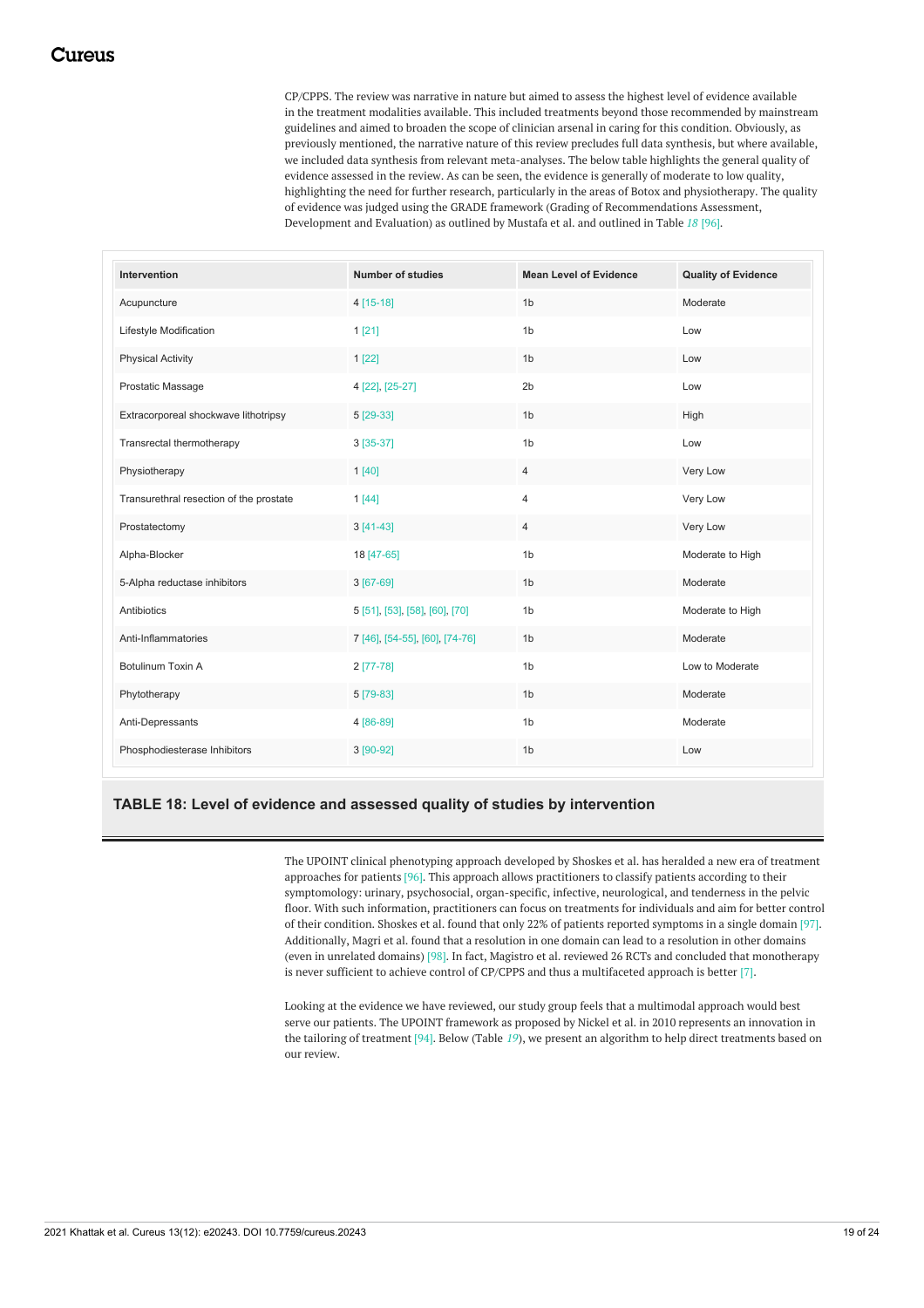| U                                                                                               | P                                                           | $\Omega$                                                                                           |                      | N                                                 |                                                                                                              | S                                                                            |
|-------------------------------------------------------------------------------------------------|-------------------------------------------------------------|----------------------------------------------------------------------------------------------------|----------------------|---------------------------------------------------|--------------------------------------------------------------------------------------------------------------|------------------------------------------------------------------------------|
| <b>Urinary Symptoms</b>                                                                         | Psychosocial                                                | Organ-Specific                                                                                     | Infection            | Neurologic/Systemic                               | Tenderness                                                                                                   | Sexual Dysfunction                                                           |
| Voiding/Storage<br>symptoms                                                                     | Depression                                                  | <b>Prostatic Pain/LUTS</b>                                                                         | Positive<br>Cultures | Fibromyalgia, IBS,<br>Chronic Fatigue<br>Syndrome | Pelvic floor pain                                                                                            | Erectile<br>Dysfunction,<br>Orgasmic Pain,<br>Retrograde<br>ejaculation/Pain |
| Alpha-blockers, 5-ARI's,<br>BOTOX, Acupuncture,<br>Anti-Cholinergics (if<br>overactive bladder) | Anti-<br>Depressants,<br>Anxiolytics<br>(as<br>appropriate) | NSAID's, Alpha-blockers,<br>5-ARI's, ESWL, BOTOX,<br>Phosphodiesterase<br>Inhibitors, Phytotherapy | Antibiotics          | Antidepressants,<br>Acupuncture,<br>Phytotherapy  | NSAID's Muscle<br>Relaxants, BOTOX,<br>Physiotherapy,<br>Pelvic Floor<br>Exercises,<br>Acupuncture,<br>ESWL, | Phosphodiesterase<br>Inhibitors, Topical<br>agents                           |

### **TABLE 19: UPOINT treatment algorithm after review of evidence**

LUTS=lower urinary tract symptoms; 5-ARI= 5-alpha-reductase inhibitors; ESWL=extracorporeal shockwave lithotripsy; NSAID=non-steroidal antiinflammatory; IBS=irritable bowel syndrome; Botox=botulinum toxin A

> Looking at the non-pharmacological treatments assessed, there was low-quality evidence for many interventions, but most were shown to be safe and to promote general good health. There is evidence to suggest that physical activity, physiotherapy, and lifestyle modification can culminate in improvements in patients with CP/CPPS but can also yield global, mental benefits that can improve CP/CPPS care. TRT may provide pain relief and improve urinary symptoms and QoL, but based on the evidence, it cannot be recommended. ESWL seems to be a promising treatment, reducing NIH-CPSI scores and improving all subscores of pain, QoL, and urinary symptoms along with potential improvements in sexual dysfunction. Acupuncture also offers benefits, predominantly in pain relief, and, as such, may form part of the treatment algorithm. Prostatic massage has been anecdotally used as part of treatment for decades; however, based on the evidence reviewed, it cannot be recommended at this time.

Pharmacologically, numerous agents were assessed. Alpha-blockers have a role based on potential benefits concerning urinary symptoms while 5-alpha reductase inhibitors likely reduce symptoms of prostatitis with a tolerable side-effect profile and indications of improvements in urinary symptoms. Anti-inflammatories seem to have a positive effect on pain and certainly have a place in following UPOINT treatment algorithms, but more studies are needed to identify preferred agents. In the systematic review performed by Franco et al., anti-inflammatories showed the greatest improvements, and short-term steroid therapy can be considered coupled with longer-term NSAID therapy [47]. Antibiotics cannot be recommended by the study group despite the potential benefits they confer unless evidence of infection is found. The indiscriminate use of antibiotics is associated with a multitude of problems that, as medical professionals, we should avoid. However, in controlling infections, antibiotics should be used in accordance with bacterial sensitivities.

BOTOX, on the other hand, seems to be very promising, with rather large reductions in NIH-CPSI scores observed. Therefore, a large-scale study should be performed to validate the results, but given its substantial potential benefits and the fact that it is well tolerated by patients, we recommend its judicious implementation, especially in cases where pain cannot be alleviated with standard therapies. It should be noted that global improvements were observed with this treatment. Phytotherapy seems to be beneficial, and given its potential holistic improvements in nutrition status, it is recommended by the study group. Surprisingly, the historic commentary and indeed the obvious nihilism of patients concerning clinical antidepressants do not convincingly help patients' scores, lending credence to the claim that focused treatments are more beneficial. Larger studies, however, are required and should form part of the UPOINT arsenal.

The surgical management of chronic prostatitis has fallen out of favour in modern practice. This is reflected in the level and quality of evidence as well as its age. However, a consideration of surgery may be appropriate in very select cases with sufficient counselling, but it should not form part of a treatment algorithm given its permanence and potential morbidity.

# **Conclusions**

CP/CPPS is a heterogenous term referring to diverse symptomology that requires tailored treatments depending on patients' complaints. In view of this, we sought to assess the evidence behind treatment options and present a treatment algorithm that was based on the much-discussed UPOINT framework.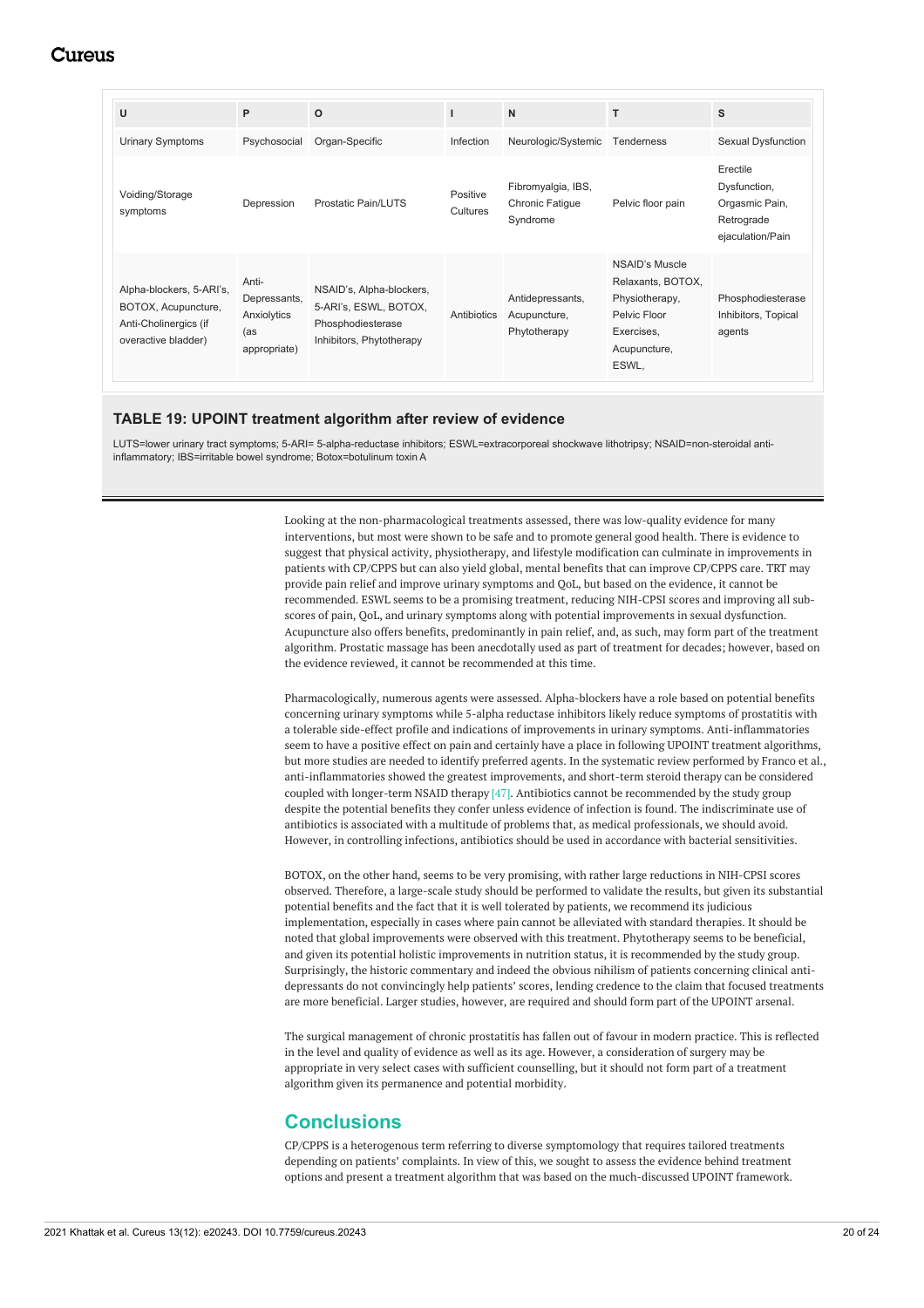Future studies should focus on a multimodal therapy based on such a framework and provide future research directions concerning this complex condition.

# **Additional Information**

### **Disclosures**

**Conflicts of interest:** In compliance with the ICMJE uniform disclosure form, all authors declare the following: **Payment/services info:** All authors have declared that no financial support was received from any organization for the submitted work. **Financial relationships:** All authors have declared that they have no financial relationships at present or within the previous three years with any organizations that might have an interest in the submitted work. **Other relationships:** All authors have declared that there are no other relationships or activities that could appear to have influenced the submitted work.

# **References**

- 1. Clemens JQ, Meenan RT, O'Keeffe Rosetti MC, Kimes T, Calhoun EA: Prevalence of and risk factors for prostatitis: population based assessment using physician assigned diagnoses. J Urol. 2007, [178:1333-7.](https://dx.doi.org/10.1016/j.juro.2007.05.140) [10.1016/j.juro.2007.05.140](https://dx.doi.org/10.1016/j.juro.2007.05.140)
- 2. Roberts RO, Lieber MM, Rhodes T, Girman CJ, Bostwick DG, Jacobsen SJ: Prevalence of a [physician-assigned](https://dx.doi.org/10.1016/s0090-4295(98)00034-x) diagnosis of prostatitis: the Olmsted County study of urinary symptoms and health status among men. Urology. 1998, 51:578-84. [10.1016/s0090-4295\(98\)00034-x](https://dx.doi.org/10.1016/s0090-4295(98)00034-x)
- 3. Krieger JN, Nyberg L Jr, Nickel JC: NIH consensus definition and [classification](https://dx.doi.org/10.1001/jama.282.3.236) of prostatitis. JAMA. 1999, 282:236-7. [10.1001/jama.282.3.236](https://dx.doi.org/10.1001/jama.282.3.236)
- 4. Tripp DA, Nickel JC, Wang Y, et al.: Catastrophizing and pain-contingent rest predict patient adjustment in men with chronic [prostatitis/chronic](https://dx.doi.org/10.1016/j.jpain.2006.03.006) pelvic pain syndrome. J Pain. 2006, 7:697-708. [10.1016/j.jpain.2006.03.006](https://dx.doi.org/10.1016/j.jpain.2006.03.006)
- 5. Litwin MS, [McNaughton-Collins](https://dx.doi.org/10.1016/s0022-5347(05)68562-x) M, Fowler FJ, et al.: The National Institutes of Health chronic prostatitis symptom index: development and validation of a new outcome measure. J Urol. 1999, 162:369-375. [10.1016/s0022-5347\(05\)68562-x](https://dx.doi.org/10.1016/s0022-5347(05)68562-x)
- Polackwich AS, Shoskes DA: Chronic prostatitis/chronic pelvic pain syndrome: a review of evaluation and therapy. Prostate Cancer Prostatic Dis. 2016, 19:132-8. [10.1038/pcan.2016.8](https://dx.doi.org/10.1038/pcan.2016.8)
- 7. Magistro G, Wagenlehner FM, Grabe M, Weidner W, Stief CG, Nickel JC: Contemporary management of chronic prostatitis/chronic pelvic pain syndrome. Eur Urol. 2016, 69:286-97. [10.1016/j.eururo.2015.08.061](https://dx.doi.org/10.1016/j.eururo.2015.08.061)
- 8. Rees J, Abrahams M, Doble A, Cooper A: Diagnosis and treatment of chronic bacterial prostatitis and chronic [prostatitis/chronic](https://dx.doi.org/10.1111/bju.13101) pelvic pain syndrome: a consensus guideline. BJU Int. 2015, 116:509-25. [10.1111/bju.13101](https://dx.doi.org/10.1111/bju.13101)
- 9. Simma I, Gleditsch JM, Simma L, Piehslinger E: Immediate effects of microsystem acupuncture in patients with oromyofacial pain and craniomandibular disorders (CMD): a double-blind, [placebo-controlled](https://dx.doi.org/10.1038/sj.bdj.2009.959) trial. Br Dent J. 2009, 207:E26. [10.1038/sj.bdj.2009.959](https://dx.doi.org/10.1038/sj.bdj.2009.959)
- 10. Johansson BB, Haker E, von Arbin M, et al.: Acupuncture and transcutaneous nerve stimulation in stroke rehabilitation. A randomized, controlled trial. Stroke. 2001, 32:707-13. [10.1161/01.str.32.3.707](https://dx.doi.org/10.1161/01.str.32.3.707)
- 11. Chao AS, Chao A, Wang TH, et al.: Pain relief by applying transcutaneous electrical nerve stimulation (TENS) on acupuncture points during the first stage of labor: a randomized double-blind placebo-controlled trial. Pain. 2007, 127:214-20. [10.1016/j.pain.2006.08.016](https://dx.doi.org/10.1016/j.pain.2006.08.016)
- 12. Chang S: The meridian system and mechanism of acupuncture: a comparative review. Part 3: mechanisms of acupuncture therapies. Taiwan J Obstet Gynecol. 2013, 52:171-84. [10.1016/j.tjog.2013.04.005](https://dx.doi.org/10.1016/j.tjog.2013.04.005)
- 13. Stein C, Yassouridis A: [Peripheral](https://pubmed.ncbi.nlm.nih.gov/9211471/) morphine analgesia. Pain. 1997, 71:119-21.
- 14. Besson J: The [neurobiology](https://dx.doi.org/10.1016/s0140-6736(99)01313-6) of pain . Lancet. 1999, 353:1610-5. [10.1016/s0140-6736\(99\)01313-6](https://dx.doi.org/10.1016/s0140-6736(99)01313-6)
- 15. Qin Z, Zang Z, Zhou K, Wu J, Zhou J, Kwong JS, Liu Z: Acupuncture for chronic prostatitis/chronic pelvic pain syndrome: a randomized sham [acupuncture-controlled](https://dx.doi.org/10.1016/j.juro.2018.05.001) trial. J Urol. 2018, 200:815-22. [10.1016/j.juro.2018.05.001](https://dx.doi.org/10.1016/j.juro.2018.05.001)
- 16. Lee SW, Liong ML, Yuen KH, et al.: Acupuncture versus sham acupuncture for chronic prostatitis/chronic pelvic pain. Am J Med. 2008, 121:79.e1-7. [10.1016/j.amjmed.2007.07.033](https://dx.doi.org/10.1016/j.amjmed.2007.07.033)
- 17. Lee SH, Lee BC: Electroacupuncture relieves pain in men with chronic prostatitis/chronic pelvic pain syndrome: three-arm randomized trial. Urology. 2009, 73:1036-41. [10.1016/j.urology.2008.10.047](https://dx.doi.org/10.1016/j.urology.2008.10.047)
- 18. Sahin S, Bicer M, Eren GA, Tas S, Tugcu V, Tasci AI, Cek M: Acupuncture relieves symptoms in chronic [prostatitis/chronic](https://dx.doi.org/10.1038/pcan.2015.13) pelvic pain syndrome: a randomized, sham-controlled trial. Prostate Cancer Prostatic Dis. 2015, 18:249-54. [10.1038/pcan.2015.13](https://dx.doi.org/10.1038/pcan.2015.13)
- 19. Franco JV, Turk T, Jung JH, Xiao YT, Iakhno S, Garrote V, Vietto V: [Non-pharmacological](https://dx.doi.org/10.1111/bju.14492) interventions for treating chronic prostatitis/chronic pelvic pain syndrome: a Cochrane systematic review. BJU Int. 2019, 124:197-208. [10.1111/bju.14492](https://dx.doi.org/10.1111/bju.14492)
- 20. Küçük EV, Suçeken FY, Bindayı A, Boylu U, Onol FF, Gümüş E: Effectiveness of acupuncture on chronic prostatitis-chronic pelvic pain syndrome category IIIB patients: a prospective, randomized, nonblinded, clinical trial. Urology. 2015, 85:636-40. [10.1016/j.urology.2014.11.004](https://dx.doi.org/10.1016/j.urology.2014.11.004)
- 21. Gallo L: Effectiveness of diet, sexual habits and lifestyle modifications on treatment of chronic pelvic pain syndrome. Prostate Cancer Prostatic Dis. 2014, 17:238-45. [10.1038/pcan.2014.18](https://dx.doi.org/10.1038/pcan.2014.18)
- 22. Giubilei G, Mondaini N, Minervini A, et al.: Physical activity of men with chronic [prostatitis/chronic](https://dx.doi.org/10.1016/j.juro.2006.08.107) pelvic pain syndrome not satisfied with conventional treatments—could it represent a valid option? The physical activity and male pelvic pain trial: a double-blind, randomized study. J Urol. 2007, 177:159-65. [10.1016/j.juro.2006.08.107](https://dx.doi.org/10.1016/j.juro.2006.08.107)
- 23. Nickel JC, Alexander R, Anderson R, et al.: Prostatitis [unplugged?](https://pubmed.ncbi.nlm.nih.gov/10374787/) Prostatic massage revisited. Tech Urol. 1999, 5:1-7.
- 24. Berghuis JP, Heiman JR, Rothman I, Berger RE: Psychological and physical factors involved in chronic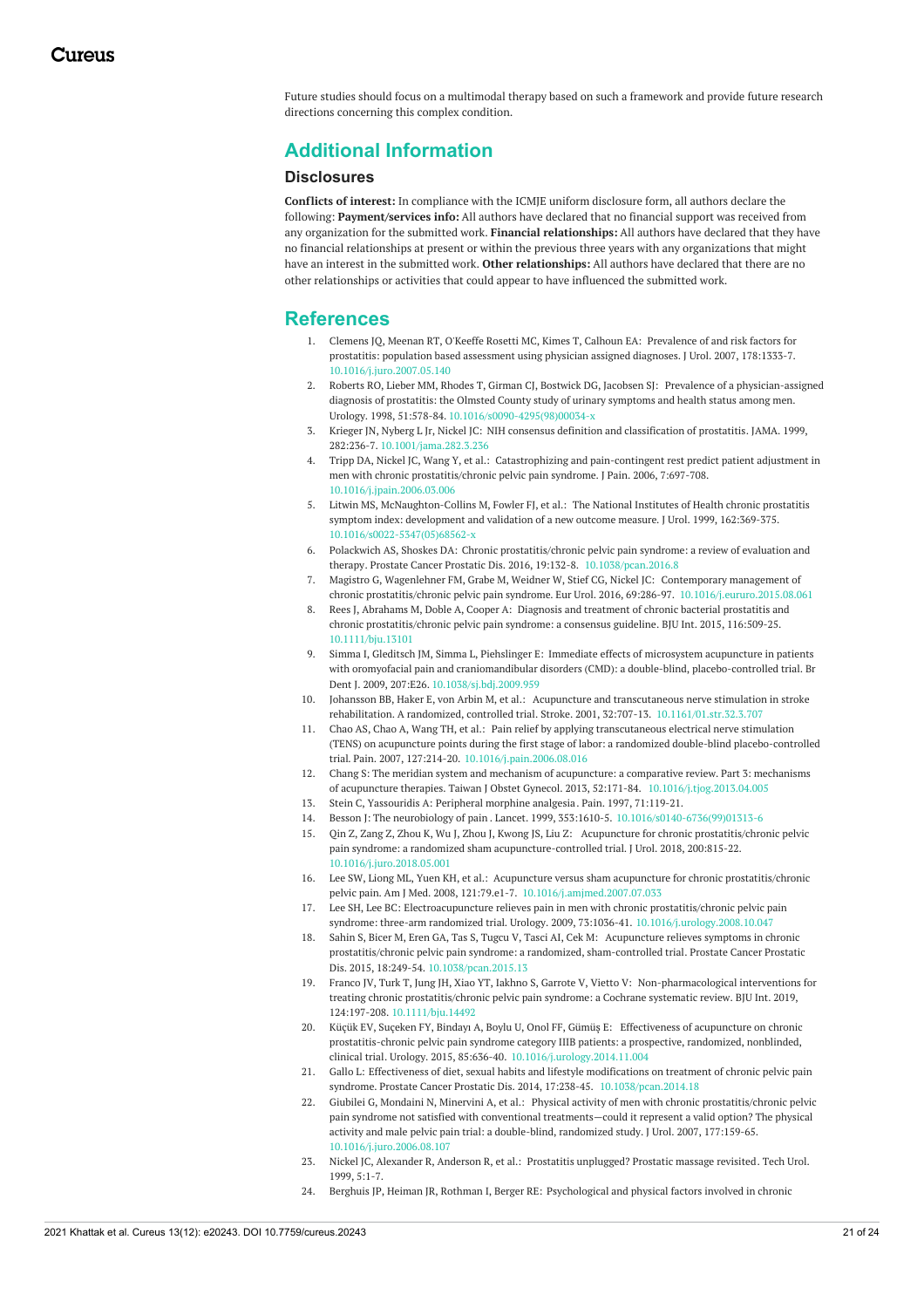idiopathic prostatitis. J Psychosom Res. 1996, 41:313-25. [10.1016/s0022-3999\(96\)00157-2](https://dx.doi.org/10.1016/s0022-3999(96)00157-2)

- 25. Shen SL, He DL, Luo Y: Clinical trials of combined therapy of an oral Chinese medicine with massage for chronic [nonbacterial](https://pubmed.ncbi.nlm.nih.gov/17009541/) prostatitis [Article in Chinese]. Zhonghua Nan Ke Xue. 2006, 12:851-3.
- 26. Ateya A, Fayez A, Hani R, Zohdy W, Gabbar MA, Shamloul R: Evaluation of prostatic massage in treatment of chronic prostatitis. Urology. 2006, 67:674-8. [10.1016/j.urology.2005.10.021](https://dx.doi.org/10.1016/j.urology.2005.10.021)
- 27. Shoskes DA, Zeitlin SI: Use of prostatic massage in combination with antibiotics in the treatment of chronic prostatitis. Prostate Cancer Prostatic Dis. 1999, 2:159-62. [10.1038/sj.pcan.4500308](https://dx.doi.org/10.1038/sj.pcan.4500308)
- 28. Nickel JC, Downey J, Feliciano AE Jr, [Hennenfent](https://pubmed.ncbi.nlm.nih.gov/10527258/) B: Repetitive prostatic massage therapy for chronic refractory prostatitis: the Philippine experience. Tech Urol. 1999, 5:146-51.
- 29. Zimmermann R, Cumpanas A, Hoeltl L, Janetschek G, Stenzl A, Miclea F: [Extracorporeal](https://dx.doi.org/10.1111/j.1464-410X.2008.07742.x) shock-wave therapy for treating chronic pelvic pain syndrome: a feasibility study and the first clinical results. BJU Int. 2008, 102:976-80. [10.1111/j.1464-410X.2008.07742.x](https://dx.doi.org/10.1111/j.1464-410X.2008.07742.x)
- 30. Pajovic B, Radojevic N, Dimitrovski A, et al.: Comparison of the efficiency of combined [extracorporeal](https://pubmed.ncbi.nlm.nih.gov/27380504/) shock‐wave therapy and triple therapy versus triple therapy itself in Category III B chronic pelvic pain syndrome (CPPS). Aging Male. 2016, 19:202‐7.
- 31. Salama AB, Abouelnaga WA: Effect of radial shock wave on chronic pelvic pain syndrome/chronic prostatitis. J Phys Ther Sci. 2018, 30:1145-9. [10.1589/jpts.30.1145](https://dx.doi.org/10.1589/jpts.30.1145)
- 32. Vahdatpour B, Alizadeh F, Moayednia A, Emadi M, Khorami MH, Haghdani S: Efficacy of [extracorporeal](https://dx.doi.org/10.1155/2013/972601) shock wave therapy for the treatment of chronic pelvic pain syndrome: a randomized, controlled trial. ISRN Urol. 2013, 2013:972601. [10.1155/2013/972601](https://dx.doi.org/10.1155/2013/972601)
- 33. Zeng XY, Liang C, Ye ZQ: Extracorporeal shock wave treatment for [non-inflammatory](https://pubmed.ncbi.nlm.nih.gov/22340476/) chronic pelvic pain syndrome: a prospective, randomized and sham-controlled study. Chin Med J. 2012, 125:114-8.
- 34. Yuan P, Ma D, Zhang Y, et al.: Efficacy of low-intensity extracorporeal shock wave therapy for the treatment of chronic [prostatitis/chronic](https://dx.doi.org/10.1002/nau.24017) pelvic pain syndrome: a systematic review and meta-analysis. Neurourol Urodyn. 2019, 38:1457-66. [10.1002/nau.24017](https://dx.doi.org/10.1002/nau.24017)
- 35. Gao M, Ding H, Zhong G, Lu J, Wang H, Li Q, Wang Z: The effects of transrectal radiofrequency hyperthermia on patients with chronic prostatitis and the changes of MDA, NO, SOD, and Zn levels in pretreatment and posttreatment. Urology. 2012, 79:391-6. [10.1016/j.urology.2011.08.046](https://dx.doi.org/10.1016/j.urology.2011.08.046)
- 36. Montorsi F, Guazzoni G, Bergamaschi F, et al.: Is there a role for transrectal microwave hyperthermia of the prostate in the treatment of abacterial prostatitis and [prostatodynia?.](https://dx.doi.org/10.1002/pros.2990220206) Prostate. 1993, 22:139-46. [10.1002/pros.2990220206](https://dx.doi.org/10.1002/pros.2990220206)
- 37. Yoo TK, Moon KT, Lee SW, Kim HS, Chung H, Kim JY: Effect of the combination treatment of URO-Dr G and medical therapy for chronic [prostatitis/chronic](https://dx.doi.org/10.1016/S0022-5347(09)60350-5) pelvic pain syndrome: a prospective study. J Urol. 2009, 181:122. [10.1016/S0022-5347\(09\)60350-5](https://dx.doi.org/10.1016/S0022-5347(09)60350-5)
- 38. Berger RE, Ciol MA, Rothman I, Turner JA: Pelvic tenderness is not limited to the prostate in chronic prostatitis/chronic pelvic pain syndrome (CPPS) type IIIA and IIIB: comparison of men with and without CP/CPPS. BMC Urol. 2007, 7:17. [10.1186/1471-2490-7-17](https://dx.doi.org/10.1186/1471-2490-7-17)
- 39. Hetrick DC, Ciol MA, Rothman I, Turner JA, Frest M, Berger RE: [Musculoskeletal](https://dx.doi.org/10.1097/01.ju.0000080513.13968.56) dysfunction in men with chronic pelvic pain syndrome type III: a case-control study. J Urol. 2003, 170:828-31. [10.1097/01.ju.0000080513.13968.56](https://dx.doi.org/10.1097/01.ju.0000080513.13968.56)
- 40. Van Alstyne LS, Harrington KL, Haskvitz EM: Physical therapist management of chronic prostatitis/chronic pelvic pain syndrome. Phys Ther. 2010, 90:1795-806. [10.2522/ptj.20090418](https://dx.doi.org/10.2522/ptj.20090418)
- 41. Frazier HA, Spalding TH, Paulson DF: Total prostatoseminal vesiculectomy in the treatment of debilitating perineal pain. J Urol. 1992, 148:409-11. [10.1016/s0022-5347\(17\)36615-6](https://dx.doi.org/10.1016/s0022-5347(17)36615-6)
- 42. Krongrad A, Lai S: Laparoscopic prostatectomy for severely symptomatic [treatment-refractory](https://jhu.pure.elsevier.com/en/publications/laparoscopic-prostatectomy-for-severely-symptomatic-treatment-ref-6) chronic prostatitis: preliminary observations from an ongoing phase II clinical trial. UroToday Int J. 2011, 4:
- 43. Chopra S, Satkunasivam R, Aron M: Feasibility of robotic radical prostatectomy for medication refractory chronic [prostatitis/chronic](https://dx.doi.org/10.4103/0970-1591.185105) pelvic pain syndrome: Initial results. Indian J Urol. 2016, 32:238-41. [10.4103/0970-1591.185105](https://dx.doi.org/10.4103/0970-1591.185105)
- 44. Kagawa M, Takeshita H, Moriyama S, Adachi A, Chiba K, Noro A: IgG4-related prostatitis impairs objective urinary function as with benign prostate hyperplasia: a case report successfully treated with transurethral resection. Low Urin Tract Symptoms. 2014, 6:187-9. [10.1111/luts.12060](https://dx.doi.org/10.1111/luts.12060)
- 45. Alpha 1 adrenergic receptor [antagonists](https://www.ncbi.nlm.nih.gov/books/NBK548719/) . LiverTox: Clinical and Research Information on Drug-Induced Liver Injury. National Institute of Diabetes and Digestive and Kidney Diseases, Bethesda (MD); 2018.
- 46. Nickel JC, Touma N: Alpha-blockers for the treatment of chronic [prostatitis/chronic](https://www.ncbi.nlm.nih.gov/pmc/articles/PMC3602728/) pelvic pain syndrome: an update on current clinical evidence. Rev Urol. 2012, 14:56-64.
- 47. Franco JV, Turk T, Jung JH, et al.: Pharmacological interventions for treating chronic [prostatitis/chronic](https://dx.doi.org/10.1002/14651858) pelvic pain syndrome. Cochrane Database Syst Rev. 2019, 6:012552. [10.1002/14651858](https://dx.doi.org/10.1002/14651858)
- 48. Cheah PY, Liong ML, Yuen KH, et al.: Initial, long-term, and durable responses to terazosin, placebo, or other therapies for chronic [prostatitis/chronic](https://dx.doi.org/10.1016/j.urology.2004.06.041) pelvic pain syndrome. Urology. 2004, 64:881-6. [10.1016/j.urology.2004.06.041](https://dx.doi.org/10.1016/j.urology.2004.06.041)
- 49. Erdemir F, Fatih, Dogan A, Uluocak N, Parlaktas B, Yasar A: The [comparison](https://www.ingentaconnect.com/content/doaj/13090720/2010/00000001/00000002/art00006;jsessionid=17rrcm0fbblok.x-ic-live-01) of the efficacy of three different treatment protocols on the type 3 chronic prostatitis (chronic pelvic pain syndrome). J Clin Anal Med. 2010, 1:26-30.
- 50. Jung YH, Kim JG, Cho IR: The efficacy of terazosin in the [management](https://dx.doi.org/10.1371/journal.pone.0041941) of chronic pelvic pain syndrome (CPPS): comparison between category IIIa and IIIb. Korean J Urol. 2006, 47:1191‐6. [10.1371/journal.pone.0041941](https://dx.doi.org/10.1371/journal.pone.0041941)
- 51. Wang J, Yan D, Liang K, Xu Z: A randomized controlled trial of levofloxacin, terazosin, and combination therapy in patients with category III chronic [prostatitis/chronic](https://dx.doi.org/10.1007/s11255-015-1147-1) pelvic pain syndrome. Int Urol Nephrol. 2016, 48:13-8. [10.1007/s11255-015-1147-1](https://dx.doi.org/10.1007/s11255-015-1147-1)
- 52. Minggen Y, Zhouda Z, Zhiming Z, Chaoxian Z, Xiaokun Z: Tamsulosin therapy for chronic nonbacterial prostatitis: a randomized [double-blind](https://www.cochranelibrary.com/central/doi/10.1002/central/CN-00897449/full) placebo controlled clinical trial. Chinese J Androl. 2010, 24:32-5.
- 53. Kulovac B, Aganović D, Prcić A, Hadziosmanović O: Management of chronic nonbacterial prostatitis/chronic pelvic pain syndrome. Bosn J Basic Med Sci. 2007, 7:245-9. [10.17305/bjbms.2007.3053](https://dx.doi.org/10.17305/bjbms.2007.3053)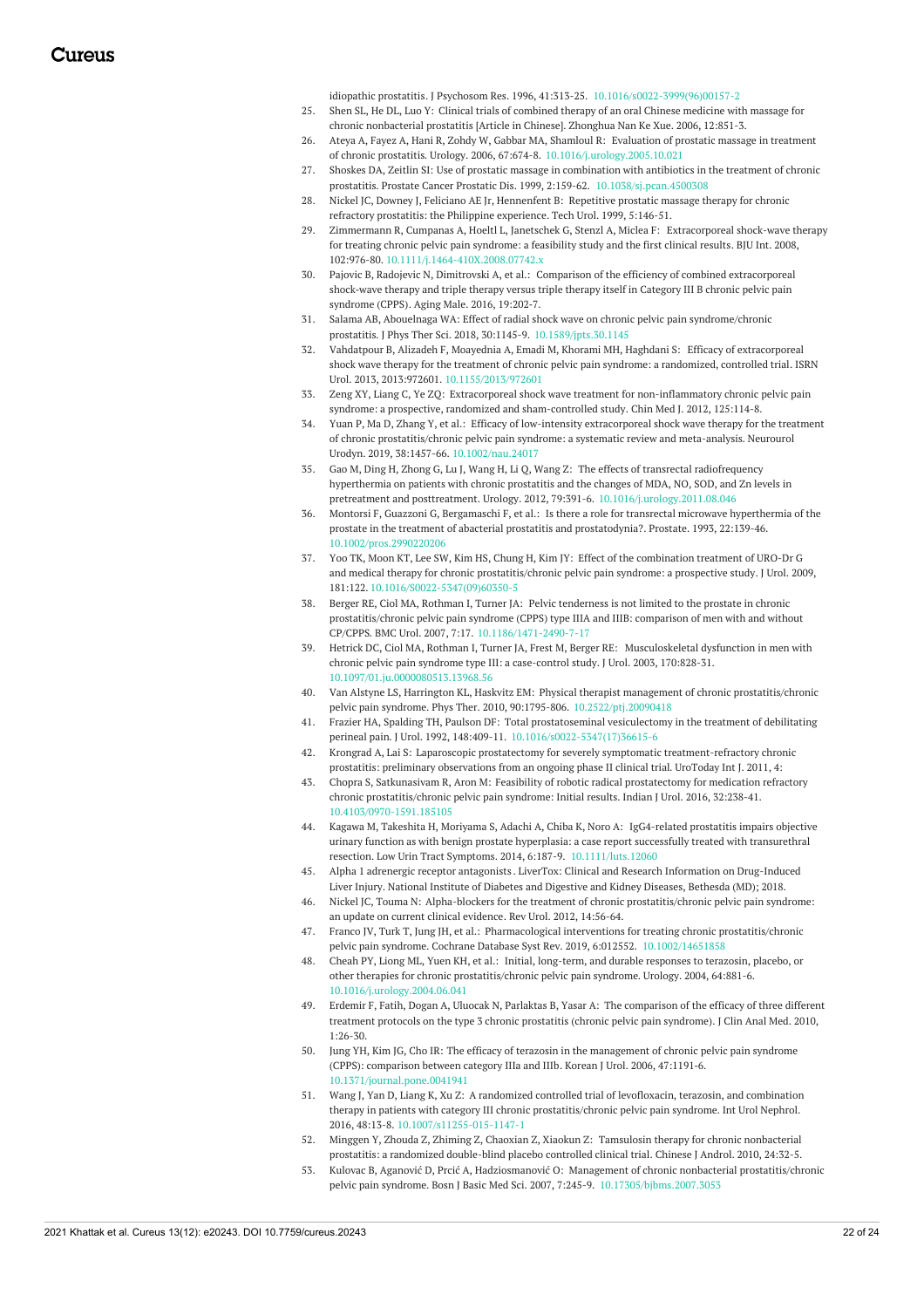- 54. Tuğcu V, Taşçi AI, Fazlioğlu A, et al.: A [placebo-controlled](https://dx.doi.org/10.1016/j.eururo.2006.09.036) comparison of the efficiency of triple- and monotherapy in category III B chronic pelvic pain syndrome (CPPS). Eur Urol. 2007, 51:1113-7; discussion 1118. [10.1016/j.eururo.2006.09.036](https://dx.doi.org/10.1016/j.eururo.2006.09.036)
- 55. Wu Z, Xia S, Geng H, Zhu H: Combined therapy for chronic prostatitis /chronic pelvic pain syndrome with doxazosin and diclofenac. Chinese J Androl. 2008, [22:20-22+25.](https://www.researchgate.net/publication/288537111_Combined_therapy_for_chronic_prostatitis_chronic_pelvic_pain_syndrome_with_doxazosin_and_diclofenac)
- 56. Youn CW, Son K-C, Choi H-S, Kwon DD, Park K, Ryu SB: Comparison of the efficacy of antibiotic monotherapy and antibiotic plus alpha-blocker combination therapy for patients with inflammatory chronic [prostatitis/chronic](https://synapse.koreamed.org/upload/SynapseData/PDFData/1020KJU/kju-49-72.pdf) pelvic pain syndrome. Korean J Urol. 2008, 49:72-6.
- 57. Lu M, Zhao ST, Wang SM, Shi BK, Fan YD, Wang JZ: Alpha-blockers and bioflavonoids in men with chronic nonbacterial prostatitis (NIH-IIIa): a prospective, [placebo-controlled](https://pubmed.ncbi.nlm.nih.gov/15132876/) trial [Article in Chinese]. Zhonghua Liu Xing Bing Xue Za Zhi. 2004, 25:169-72.
- 58. Alexander RB, Propert KJ, Schaeffer AJ, et al.: Ciprofloxacin or tamsulosin in men with chronic [prostatitis/chronic](https://dx.doi.org/10.7326/0003-4819-141-8-200410190-00005) pelvic pain syndrome. A randomized, double-blind trial. Ann Intern Med. 2004, 141:581- 9. [10.7326/0003-4819-141-8-200410190-00005](https://dx.doi.org/10.7326/0003-4819-141-8-200410190-00005)
- 59. Chen Y, Wu X, Liu J, Tang W, Zhao T, Zhang J: Effects of a 6-month course of tamsulosin for chronic [prostatitis/chronic](https://dx.doi.org/10.1007/s00345-010-0537-3) pelvic pain syndrome: a multicenter, randomized trial. World J Urol. 2011, 29:381-5. [10.1007/s00345-010-0537-3](https://dx.doi.org/10.1007/s00345-010-0537-3)
- 60. Kim SW, Ha JS, Lee SJ, Cho YH, Yoon MS: Clinical effect of tamsulosin in [noninflammatory](https://www.koreamed.org/SearchBasic.php?RID=1020KJU/2003.44.2.120&DT=1) chronic pelvic pain syndrome. Korean J Urol. 2003, 44:120-3.
- 61. Mehik A, Alas P, Nickel JC, Sarpola A, Helström PJ: Alfuzosin treatment for chronic prostatitis/chronic pelvic pain syndrome: a prospective, randomized, double-blind, [placebo-controlled,](https://dx.doi.org/10.1016/s0090-4295(03)00466-7) pilot study. Urology. 2003, 62:425-9. [10.1016/s0090-4295\(03\)00466-7](https://dx.doi.org/10.1016/s0090-4295(03)00466-7)
- 62. Mo KI, Lee KS, Kim DG: Efficacy of combination therapy for patients with chronic prostatitis/chronic pelvic pain syndrome: a prospective study. Korean J Urol. 2006, 47:536-40. [10.4111/kju.2006.47.5.536](https://dx.doi.org/10.4111/kju.2006.47.5.536)
- 63. Nickel JC, Krieger JN, McNaughton-Collins M, et al.: Alfuzosin and symptoms of chronic prostatitis-chronic pelvic pain syndrome. N Engl J Med. 2008, 359:2663-73. [10.1056/NEJMoa0803240](https://dx.doi.org/10.1056/NEJMoa0803240)
- 64. Ryu Y-G, Kim H-J, Park H-J: The efficacy of alfuzosin for chronic prostatitis/chronic pelvic pain syndrome in young and middle-aged patients. Korean J Urol. 2007, 48:858-62. [10.4111/kju.2007.48.8.858](https://dx.doi.org/10.4111/kju.2007.48.8.858)
- 65. Nickel JC, O'Leary MP, Lepor H, Caramelli KE, Thomas H, Hill LA, Hoel GE: Effects of silodosin in men with moderate or severe chronic prostatitis/chronic pelvic pain syndrome: a double blind, [placebo-controlled](https://www.researchgate.net/publication/251482648_1433_EFFECTS_OF_SILODOSIN_IN_MEN_WITH_MODERATE_OR_SEVERE_CHRONIC_PROSTATITISCHRONIC_PELVIC_PAIN_SYNDROME_A_DOUBLE-BLIND_PLACEBO-CONTROLLED_PHASE_2_STUDY) phase study. J Urol. 2011, 185:574.
- 66. Azzouni F, Mohler J: Role of 5α[-reductase](https://dx.doi.org/10.1038/pcan.2012.1) inhibitors in benign prostatic diseases . Prostate Cancer Prostatic Dis. 2012, 15:222-30. [10.1038/pcan.2012.1](https://dx.doi.org/10.1038/pcan.2012.1)
- 67. Leskinen M, Lukkarinen O, Marttilla T: Effects of finasteride in patients with inflammatory chronic pelvic pain syndrome: a double-blind, placebo controlled, pilot study. Urology. 1999, 53:502-5. [10.1016/s0090-](https://dx.doi.org/10.1016/s0090-4295(98)00540-8) [4295\(98\)00540-8](https://dx.doi.org/10.1016/s0090-4295(98)00540-8)
- 68. Nickel JC, Downey J, Pontari MA, Shoskes DA, Zeitlin SI: A randomized placebo-controlled multicentre study to evaluate the safety and efficacy of finasteride for male chronic pelvic pain syndrome (category IIIA chronic nonbacterial prostatitis). BJU Int. 2004, 93:991-5. [10.1111/j.1464-410X.2003.04766.x](https://dx.doi.org/10.1111/j.1464-410X.2003.04766.x)
- 69. Kaplan SA, Volpe MA, Te AE: A prospective, 1-year trial using saw palmetto versus finasteride in the treatment of category III [prostatitis/chronic](https://dx.doi.org/10.1097/01.ju.0000101487.83730.80) pelvic pain syndrome. J Urol. 2004, 171:284-8. [10.1097/01.ju.0000101487.83730.80](https://dx.doi.org/10.1097/01.ju.0000101487.83730.80)
- 70. Nickel JC, Downey J, Clark J, et al.: Levofloxacin for chronic [prostatitis/chronic](https://dx.doi.org/10.1016/s0090-4295(03)00583-1) pelvic pain syndrome in men: a randomized [placebo-controlled](https://dx.doi.org/10.1016/s0090-4295(03)00583-1) multicenter trial. Urology. 2003, 62:614-7. 10.1016/s0090- 4295(03)00583-1
- 71. Kim TH, Lee KS, Kim JH, et al.: Tamsulosin monotherapy versus combination therapy with antibiotics or anti-[inflammatory](https://dx.doi.org/10.5213/inj.2011.15.2.92) agents in the treatment of chronic pelvic pain syndrome. Int Neurourol J. 2011, 15:92-6. [10.5213/inj.2011.15.2.92](https://dx.doi.org/10.5213/inj.2011.15.2.92)
- 72. Ye ZQ, Lan RZ, Wang SG, et al.: A clinical study of prostat combined with an antibiotic for chronic [nonbacterial](https://pubmed.ncbi.nlm.nih.gov/17009533/) prostatitis [Article in Chinese]. Zhonghua Nan Ke Xue. 2006, 12:807.
- 73. Pirola GM, Verdacchi T, Rosadi S, Annino F, De Angelis M: Chronic [prostatitis:](https://dx.doi.org/10.2147/RRU.S194679) current treatment options . Res Rep Urol. 2019, 11:165-74. [10.2147/RRU.S194679](https://dx.doi.org/10.2147/RRU.S194679)
- 74. Jiang YH, Kim JG, Cho IR: The efficacy of terazosin in the [management](https://dx.doi.org/10.4111/kju.2006.47.11.1191) of chronic pelvic pain syndrome (CPPS): comparison between category IIIa and IIIb. Korean J Urol. 2006, 47:1191-6. [10.4111/kju.2006.47.11.1191](https://dx.doi.org/10.4111/kju.2006.47.11.1191)
- 75. Zhao WP, Zhang ZG, Li XD, Yu D, Rui XF, Li GH, Ding GQ: Celecoxib reduces [symptoms](https://dx.doi.org/10.1590/s0100-879x2009005000021) in men with difficult chronic pelvic pain syndrome (category IIIA). Braz J Med Biol Res. 2009, 42:963-7. 10.1590/s0100- [879x2009005000021](https://dx.doi.org/10.1590/s0100-879x2009005000021)
- 76. Bates SM, Hill VA, Anderson JB, Chapple CR, Spence R, Ryan C, Talbot MD: A prospective, randomized, double-blind trial to evaluate the role of a short reducing course of oral corticosteroid therapy in the treatment of chronic [prostatitis/chronic](https://dx.doi.org/10.1111/j.1464-410X.2007.06667.x) pelvic pain syndrome. BJU Int. 2007, 99:355-9. 10.1111/j.1464- [410X.2007.06667.x](https://dx.doi.org/10.1111/j.1464-410X.2007.06667.x)
- 77. Falahatkar S, Shahab E, Gholamjani Moghaddam K, Kazemnezhad E: Transurethral intraprostatic injection of botulinum neurotoxin type A for the treatment of chronic [prostatitis/chronic](https://dx.doi.org/10.1111/bju.12951) pelvic pain syndrome: results of a prospective pilot double-blind and randomized placebo-controlled study. BJU Int. 2015, 116:641- 9. [10.1111/bju.12951](https://dx.doi.org/10.1111/bju.12951)
- 78. Gottsch H, Berger R, Miller J, Yang C: Pelvic floor injection of Botulinum toxin a for pelvic pain: a randomized, controlled pilot study. J Urol. 2011, 45:72-6. [10.1016/j.juro.2010.02.2119](https://dx.doi.org/10.1016/j.juro.2010.02.2119)
- 79. Breusov AA, Kul'chavenia EV: Influence of combined [phytotherapy](https://pubmed.ncbi.nlm.nih.gov/25799722/) on sexual function in patients with chronic abacterial prostatitis [Article in Russian]. Urologia. 2014, 6:24-6.
- 80. Morgia G, Russo GI, Urzì D, Privitera S, Castelli T, Favilla V, Cimino S: A phase II, randomized, singleblinded, [placebo-controlled](https://dx.doi.org/10.4081/aiua.2017.2.110) clinical trial on the efficacy of Curcumina and Calendula suppositories for the treatment of patients with chronic prostatitis/chronic pelvic pain syndrome type III. Arch Ital Urol Androl. 2017, 89:110-3. [10.4081/aiua.2017.2.110](https://dx.doi.org/10.4081/aiua.2017.2.110)